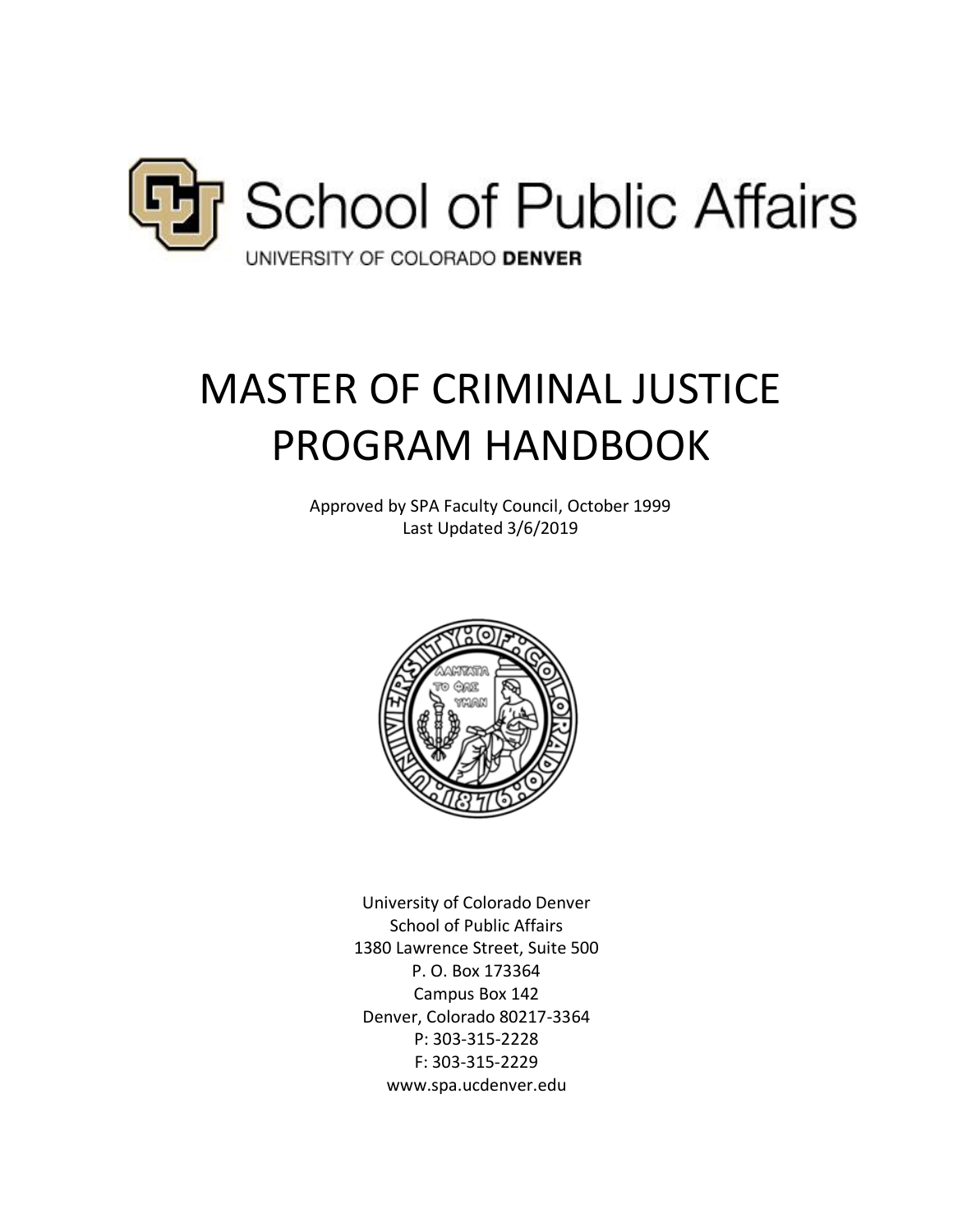## SPA Contact List

| Name/Title                                             | <b>Telephone</b> | <b>Email</b>                     |
|--------------------------------------------------------|------------------|----------------------------------|
| Paul Teske, Dean                                       | 303-315-2805     | paul.teske@ucdenver.edu          |
| Kelly Hupfeld, Associate Dean for Student Affairs      | 303-315-2898     | kelly.hupfeld@ucdenver.edu       |
| Tanya Heikkila, Associate Dean for Faculty Affairs     | 303-315-2269     | tanya.heikkila@ucdenver.edu      |
| Lorine Hughes, Associate Professor                     | 303-315-2989     | lorine.hughes@ucdenver.edu       |
| & MCJ Program Director                                 |                  |                                  |
| <b>Chris Smith, Assistant to Dean</b>                  | 303-315-2074     | chris.smith@ucdenver.edu         |
| <b>Barbara Paradiso</b>                                | 303-315-2736     | barbara.paradiso @ucdenver.edu   |
| <b>Domestic Violence, Director</b>                     |                  |                                  |
| Dawn Savage                                            | 303-315-2743     | dawn.savage@ucdenver.edu         |
| <b>Student Coordinator, A-L</b>                        |                  |                                  |
| <b>Antoinette Sandoval</b>                             | 303-315-2487     | antoinette.sandoval@ucdenver.edu |
| <b>Student Coordinator, M-Z</b>                        |                  |                                  |
| <b>Scott Steinbrecher, International Student</b>       | 303-315-2755     | scott.steinbrecher@ucdenver.edu  |
| Coordinator                                            |                  |                                  |
| Rebecca Giarnakis,                                     | 303-315-2227     | rebecca.gianarkis@ucdenver.edu   |
| <b>Recruiting and Admissions Coordinator</b>           |                  |                                  |
| Joan Fishburn,                                         | 303-315-0201     | joan.fishburn@ucdenver.edu       |
| <b>Alumni Relations and Career Services Specialist</b> |                  |                                  |

# **CU Denver Contacts:**

| <b>Admissions</b>    | 303-315-2601 |
|----------------------|--------------|
| <b>Financial Aid</b> | 303-315-1850 |
| <b>Career Center</b> | 303-315-7315 |
| Registrar            | 303-315-2600 |
| <b>Bursar</b>        | 303-315-1800 |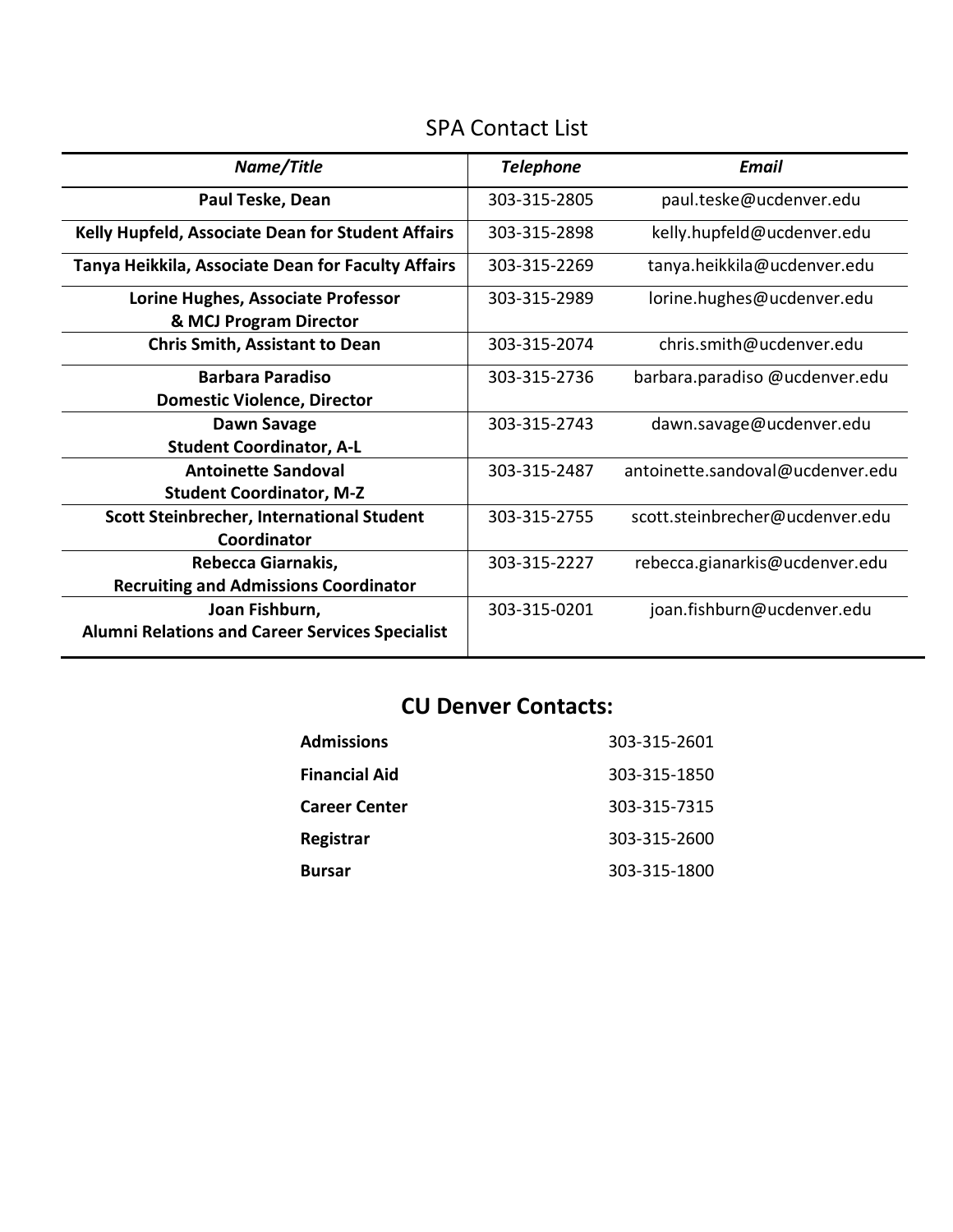## **Contents**

| 1.<br>2.  |  |
|-----------|--|
| 3.        |  |
| 4.        |  |
| 4.1       |  |
| 4.2       |  |
| 4.3       |  |
| 5.<br>5.1 |  |
|           |  |
| 5.2       |  |
| 5.3       |  |
| 5.4       |  |
| 6.<br>6.1 |  |
| 6.2       |  |
| 7.<br>7.1 |  |
| 7.2       |  |
| 7.3       |  |
| 7.4       |  |
| 7.5.      |  |
| 7.6       |  |
| 8.        |  |
| 8.1       |  |
| 8.2       |  |
| 8.3       |  |
| 8.4       |  |
|           |  |
|           |  |
|           |  |
|           |  |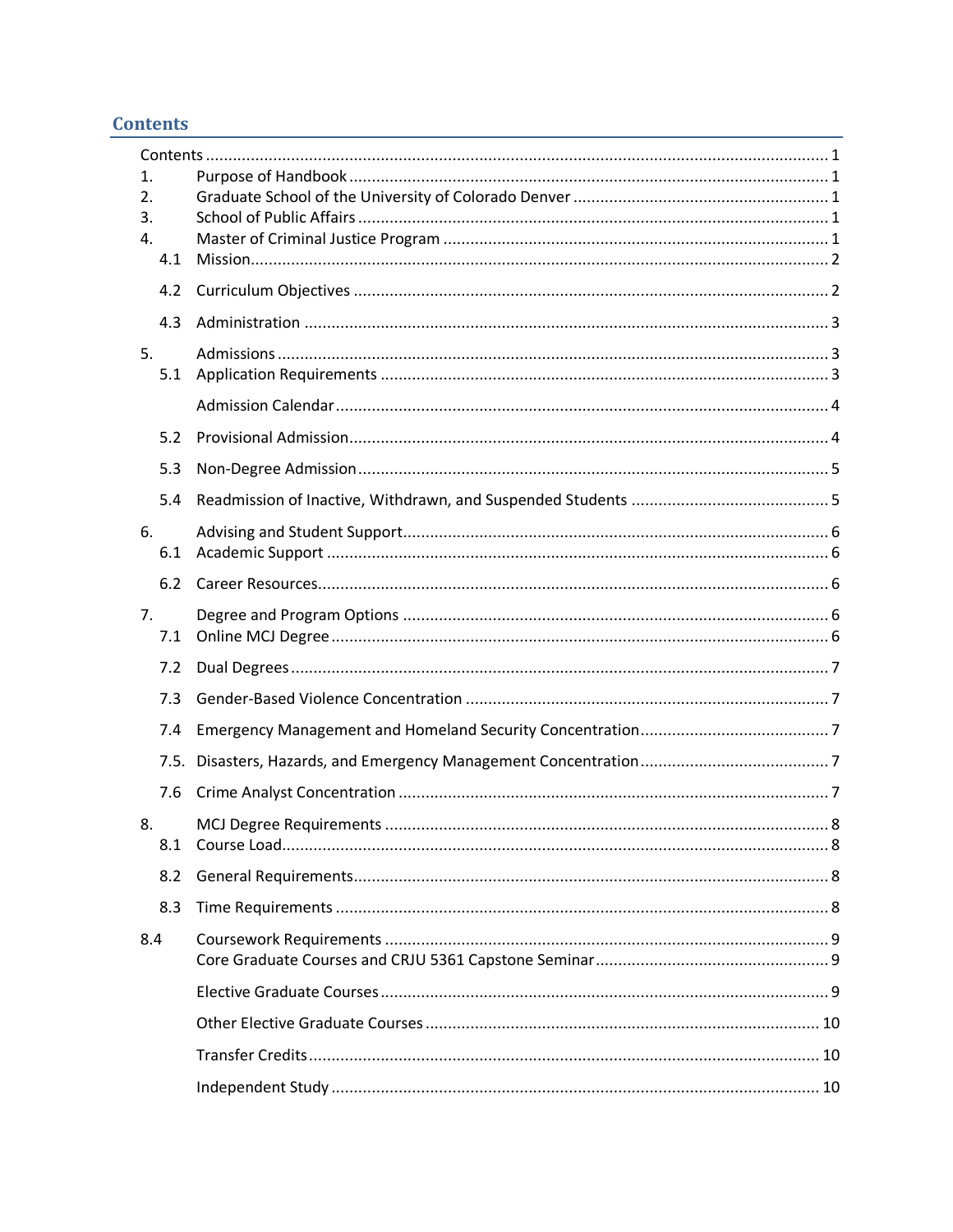| 9.                                                                                                             |
|----------------------------------------------------------------------------------------------------------------|
|                                                                                                                |
|                                                                                                                |
|                                                                                                                |
|                                                                                                                |
|                                                                                                                |
|                                                                                                                |
|                                                                                                                |
| 12. Academic Grievance and Appeals Process - Suspension, Termination/Dismissal, or Denial of<br>Progression 17 |
|                                                                                                                |
|                                                                                                                |
|                                                                                                                |
| 13.<br>Academic Grievance and Appeals Process - Other Academic Grievances 19                                   |
|                                                                                                                |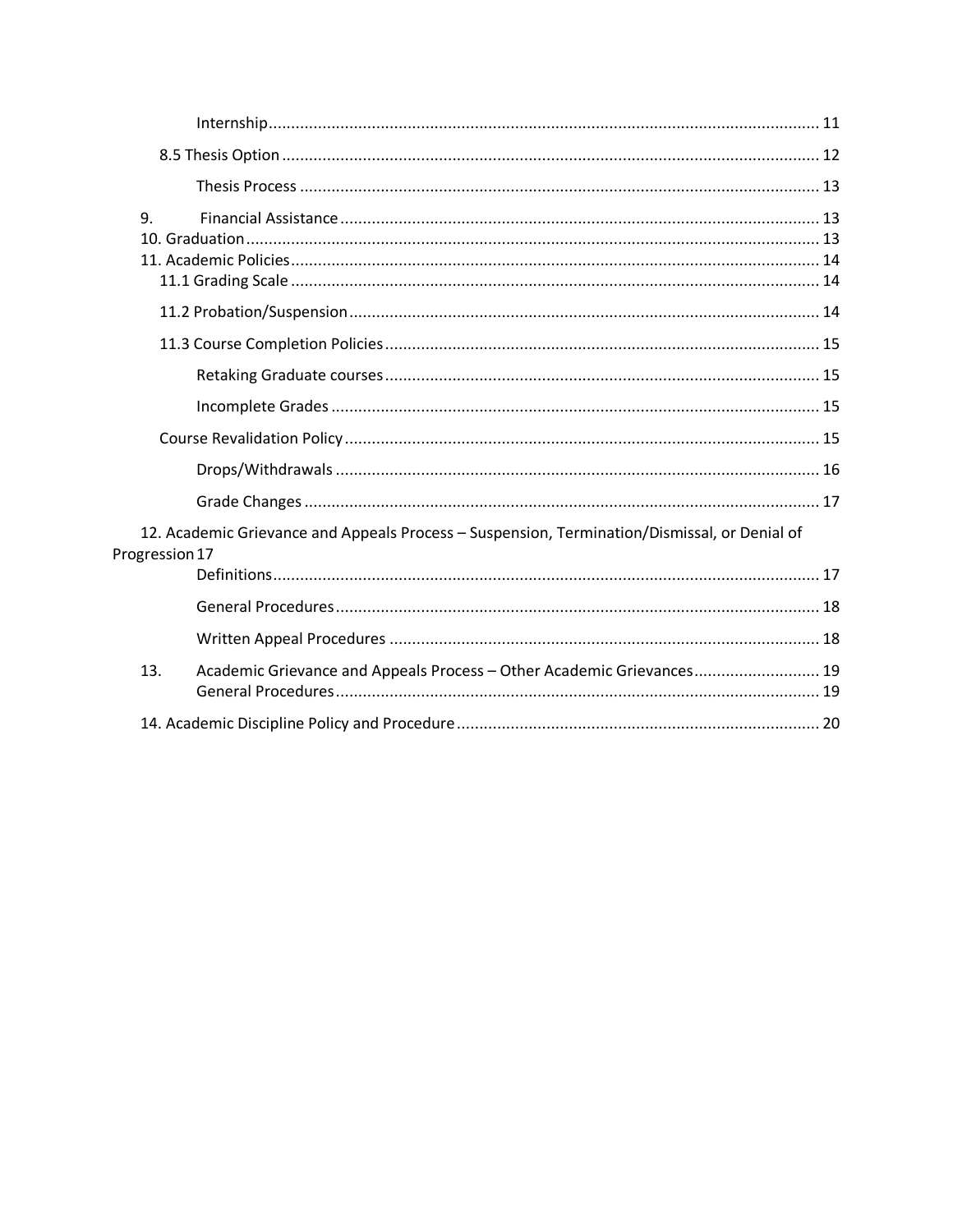## **1. Purpose of Handbook**

Welcome to the MCJ program at the School of Public Affairs! The Master of Criminal Justice (MCJ) Handbook will acquaint you with policies and procedures of the School of Public Affairs (SPA) and facilitate your progress toward applying for the program and earning the MCJ degree. Read this MCJ handbook carefully and consult your student services coordinator or advisor (if applicable) whenever you have questions.

Be aware that the policies and procedures described herein are subject to change and can be affected by changes in the policies of the University of Colorado. University-wide policies take priority over the policies of SPA. Check the campus catalog, SPA's website, and the Graduate School for the most up-to-date information.

## **2. Graduate School of the University of Colorado Denver**

The MCJ program is overseen by the Graduate School of the University of Colorado Denver. For more information about the Graduate School, please see: http://www.ucdenver.edu/academics/colleges/Graduate-School/current/Pages/resources.aspx.

## **3. School of Public Affairs**

The University of Colorado Denver's School of Public Affairs (SPA), established in 1973, offers five degree programs: Master of Criminal Justice, Bachelor of Arts in Criminal Justice, Master of Public Administration, Bachelor of Arts in Public Service and Ph.D. in Public Affairs.

SPA is ranked in the top 25 of all schools of public affairs in America, and  $13<sup>th</sup>$  most innovative school in the nation. The online MCJ program is ranked in the top 20. Our motto is Lead.Solve.Change, and we take pride in training the leaders of the future. From innovative MCJ and MPA concentrations in emergency management and gender-based violence to the highly successful growth of our undergraduate degrees, our many community events, and the timely research of our faculty, we are a school committed to making a real impact.

SPA's MCJ program explores all aspects of crime, criminal behavior, and criminal victimization from an interdisciplinary perspective informed by sociology, psychology, economics, political science, statistics, anthropology, and criminology. Coursework prepares students and professionals for careers in crime analysis, public policy, social work, victim advocacy, policing at the local, state and federal levels, and much more.

## **4. Master of Criminal Justice Program**

Criminal Justice began as an area of concentration in SPA's Master of Public Administration program in 1974. The Master of Criminal Justice program was established in 1980 as a separate degree program within SPA upon recommendation of the University of Colorado Board of Regents and approval by the Colorado Commission on Higher Education.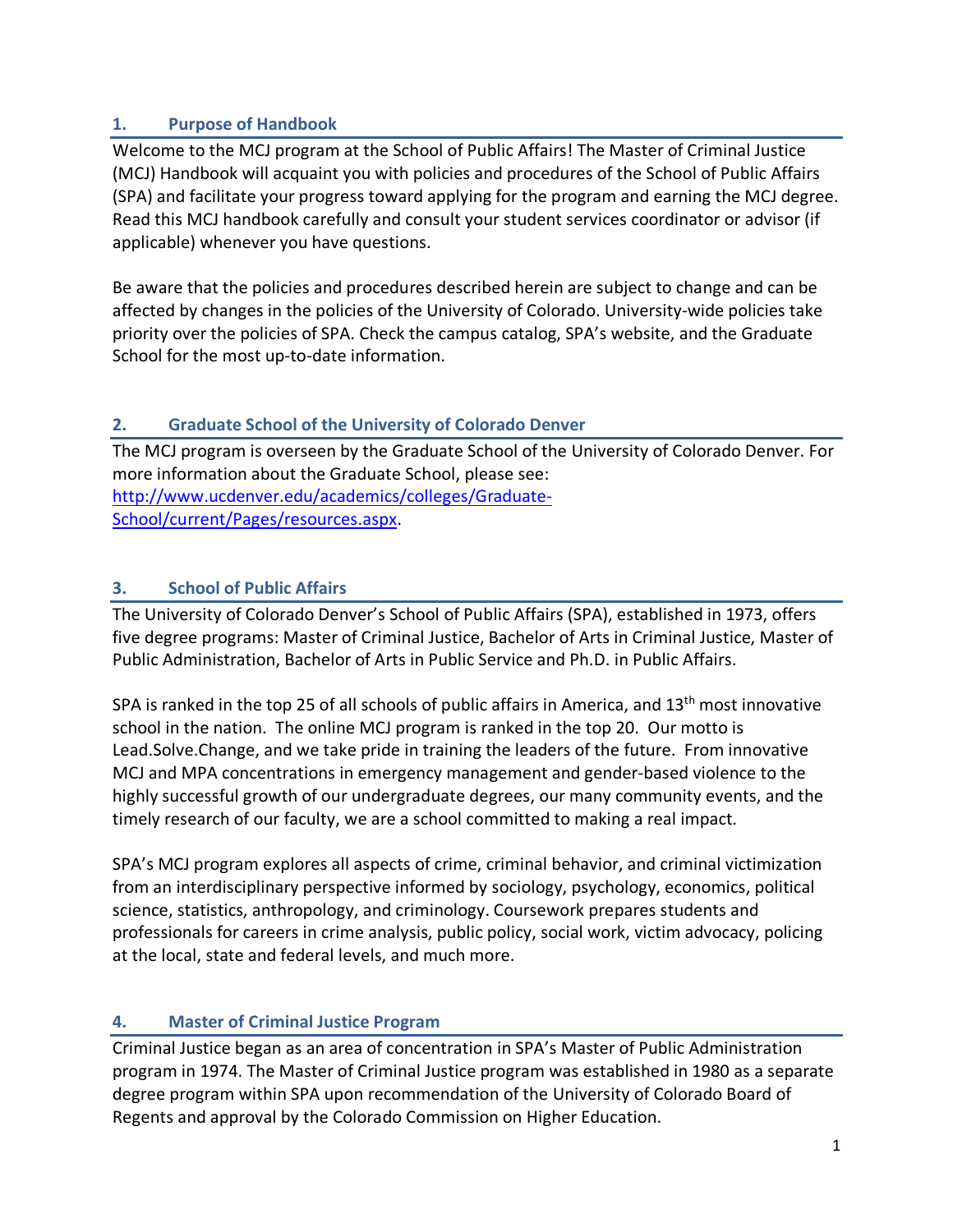The MCJ program is designed for students interested in comprehensive professional graduatelevel education in criminology and criminal justice. It provides an applied education in which academic and professional skills are enhanced by partnerships with local, national, and international criminal justice agencies.

The MCJ program explores key aspects of crime and criminal victimization, as well as management, policy, and research issues in the administration of the American criminal justice system. Coursework will help prepare students for careers in crime analytics, public policy, victim advocacy, policing, courts, corrections, law, and higher education. Critical thinking and decision-making in the development, implementation, and assessment of criminal justice policies and procedures are emphasized throughout.

The MCJ program serves three major categories of students: 1) students seeking entry into a criminal justice career; 2) students working in the field of criminal justice agencies and seeking graduate-level education for career development and advancement; and 3) students interested in teaching and research in criminal justice and related fields.

#### 4.1 Mission

The mission of the MCJ program is to:

- (a) provide an intellectually stimulating academic and professional environment in which students and faculty grow and develop to their full potential;
- (b) educate students preparing for a career in criminal justice or related field by providing knowledge and skills necessary for academic, ethical, and practical success; and
- (c) contribute to knowledge and excellence of practice in the fields of criminal justice and allied social and behavioral sciences through teaching, research, and service to local, state, and national constituent communities and agencies.

The program aims to develop substantive knowledge and critical thinking, strong analytic and communication skills, and high ethical and professional standards.

## 4.2 Curriculum Objectives

Objectives for students in the MCJ program are:

- a) to provide students with a broad-based knowledge of theory and practice concerning criminal justice administration, management and policy;
- b) to provide students with decision-making and problem-solving skills required in criminal justice administration, management and policy;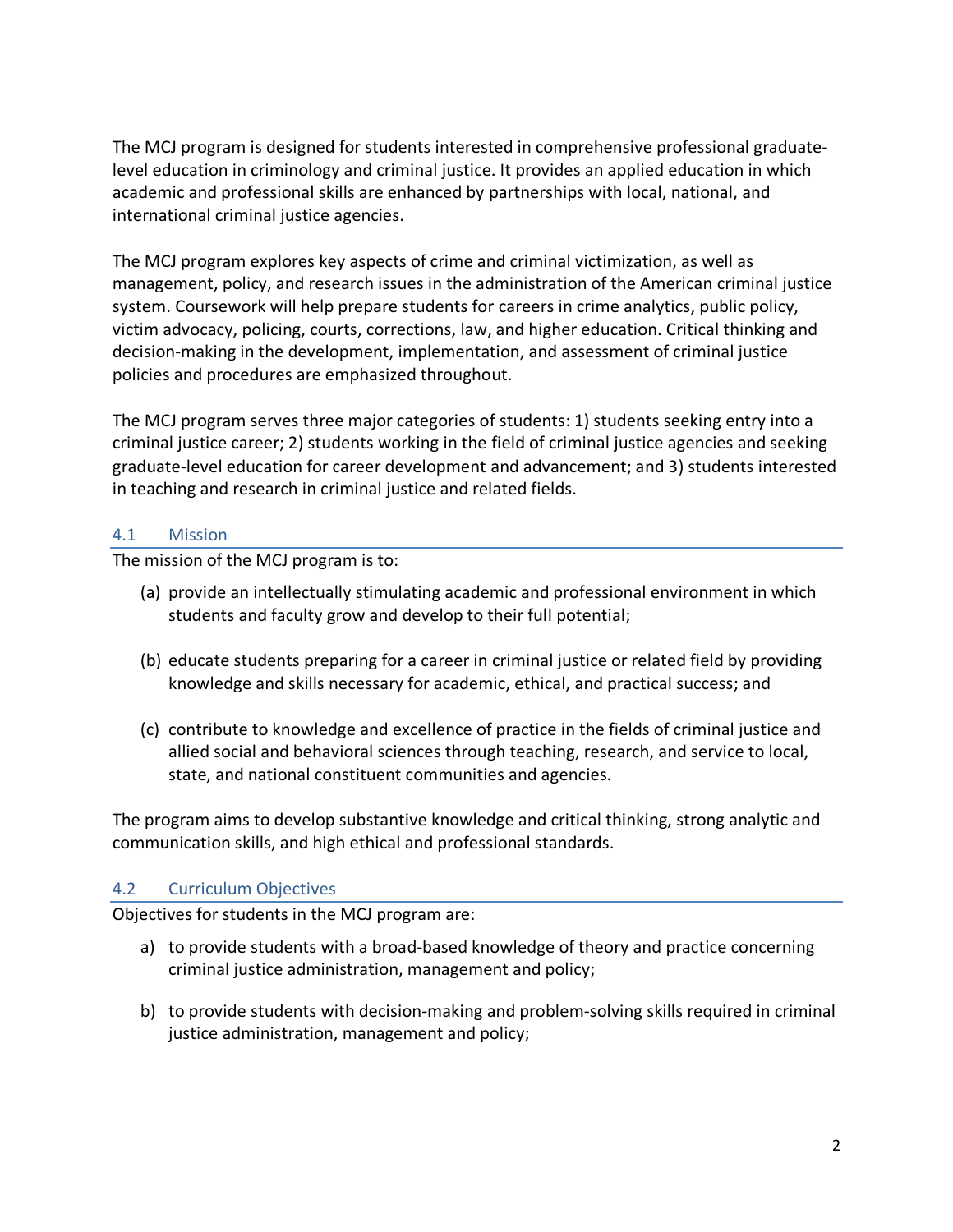- c) to provide students with substantive expertise required for positions in police administration, judicial administration or correctional administration or in private sector organizations concerned with criminal justice administration;
- d) to provide theoretical, analytical and research skills necessary for criminal justice administration, management and policy analysis and/or as preparation for doctorallevel graduate study; and
- e) to provide students with a comprehensive, integrated model of criminal justice administration theory and practice, stressing conceptual, methodological and contextual knowledge development and application.

## 4.3 Administration

The MCJ program is administered by the Graduate School at CU Denver. Forms and information are available from the SPA office or on the SPA website. The MCJ Program Director is the key administrative officer for the program. The Director serves as the central contact for questions regarding MCJ policies and chairs the Criminal Justice Committee, which develops and approves overall MCJ policies. SPA's Recruiting and Admissions Coordinator provides information to prospective students regarding the program and related policies and procedures. SPA's Student Services Coordinators serve as advisors for students concerning basic degree planning and provide information about how to apply to the program, registration, financial aid, and a range of related issues.

## **5. Admissions**

## 5.1 Application Requirements

Students who wish to apply for admission to the MCJ program should consult SPA's website for detailed information and instructions. All application materials, including letters of recommendation, transcripts, and test scores, should be sent directly to SPA at the Denver Campus. Transcripts and examination scores issued by the student cannot be accepted.

Applicants must submit the following materials:

- 1. The University of Colorado Graduate Admission Application.
- 2. One set of official transcripts of all undergraduate and graduate work are required. The transcript must show a baccalaureate degree from a college or university of accredited standing, preferably with a minimum grade-point average of 3.0 (where 4.0 = A).
- 3. A \$50 application fee (\$75 for international students).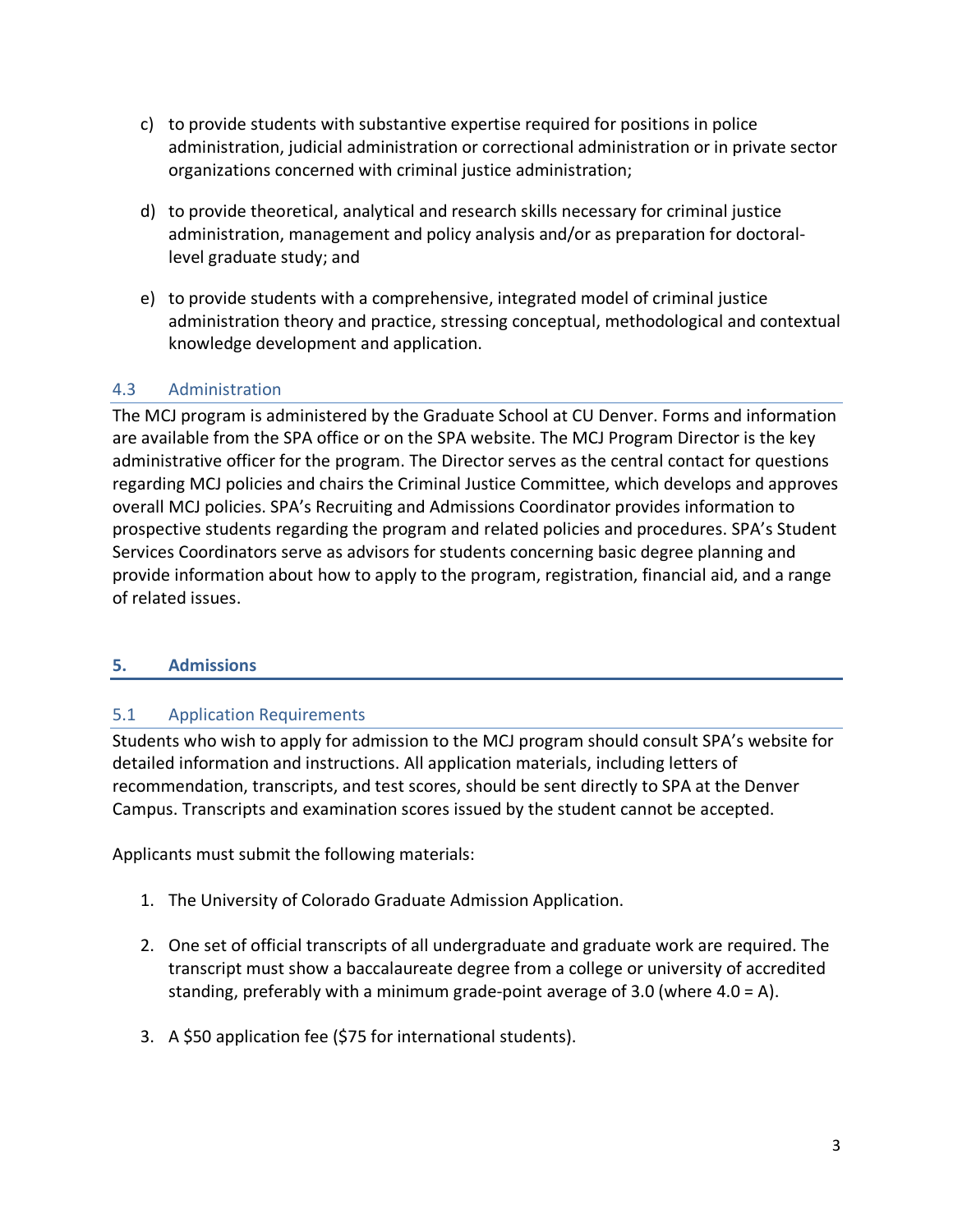- 4. Three letters of reference, two of which should be from academic sources. Recommendations may come from professors, employers, or others who are acquainted with the prospective student's scholarly abilities and/or professional work.
- 5. Official reports of scores on a scholastic aptitude test, either the Graduate Record Examination (GRE) including the written portion or the Law School Aptitude Test (LSAT). These aptitude test scores should be no more than 5 years old. If an applicant plans to take the GRE examination in the future, he/she should specify that his/her graduate major at the University of Colorado will be Criminal Justice (Institution Code R-4875 on the GRE application form). Students must take the verbal and quantitative portions of the test.
- 6. A resume.
- 7. A statement of intent.

The MCJ Program Director will weigh materials described above in making an admission decision. Admission to the MCJ program is based upon the candidate's potential for academic and career success as indicated by standardized test scores, formal academic record (undergraduate and, if any, graduate work), and length and level of work experience.

## Admission Calendar

Admission to the MCJ program is made on a rolling basis, and applicants are admitted for each semester. The calendar for submission of admission materials is as follows:

| <b>Semester</b> | <b>Preferred Deadline</b> | <b>Final Deadline</b> |
|-----------------|---------------------------|-----------------------|
| Fall            | March 15                  | August 1              |
| Spring          | October 15                | December 1            |
| Summer          | March 15                  | May 1                 |

The MCJ Director may consider graduate applications at any time, which means files may be reviewed as soon as they are completed. Students are notified by letter of the admission decision. The University processes admissions on the schedule shown above. Only students officially admitted by the University are eligible for financial aid.

## 5.2 Provisional Admission

In exceptional cases, students who do not meet the minimum qualifications for admission may be admitted to the MCJ program on provisional status if elements of their graduate application show promise of success in the program. Students admitted on provisional status are required earn at least a B in each of two required MCJ core courses taken in the first semester of enrollment. These two courses should be taken in a traditional classroom format unless the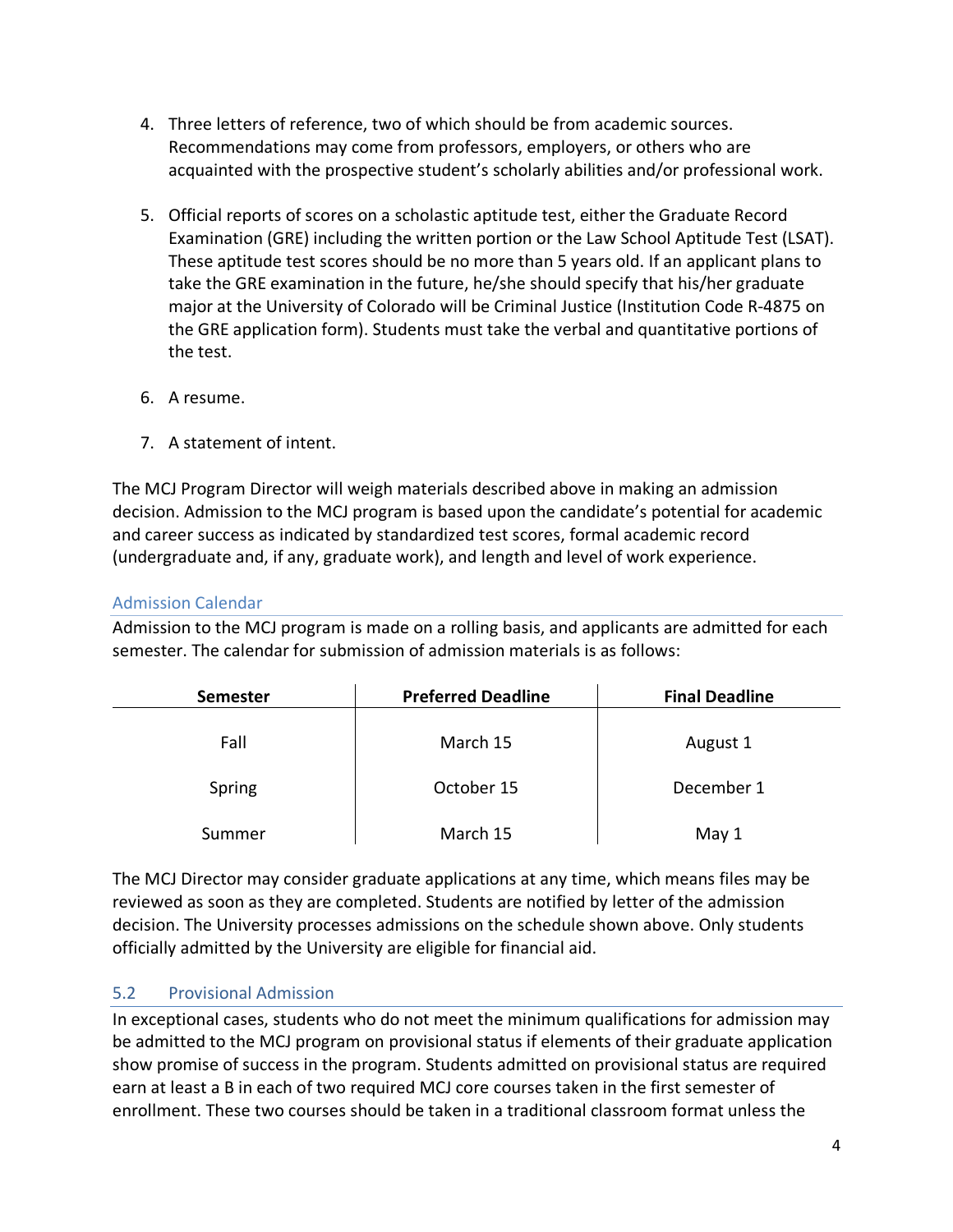online format is the only feasible option or the student is planning to take all graduate courses online through the online MCJ option. At the conclusion of the first semester, student performance in these graduate courses will be reviewed to determine if admission to the MCJ program will be granted. Provisionally admitted students may take no other SPA MCJ graduate courses until they have been formally admitted into the program.

## 5.3 Non-Degree Admission

Admission as a degree-seeking student is not necessary to take graduate classes in the MCJ program. Students may attend graduate classes as non-degree students by completing an Application for Non-Degree Admission. These applications are available from the CU Denver Office of Admissions. Nine credit hours of MCJ graduate coursework taken under this status may be applied to the MCJ program if the student eventually is admitted as a degree-seeking MCJ student.

Taking MCJ graduate courses as a non-degree student contains an element of risk because admission to the MCJ program *is not a certainty*. Therefore, we encourage students to apply as soon as possible to the MCJ program. The non-degree status is most useful when students want to explore the field and/or when their graduate application is not complete (e.g., test scores and/or reference letters have not been received).

## 5.4 Readmission of Inactive, Withdrawn, and Suspended Students

Students who have been admitted to SPA must complete their coursework within seven years. Occasionally students find it necessary to interrupt their coursework for one or more semesters. However, an extended interruption may result in the student being placed on inactive status or withdrawn.

Students who do not enroll in any graduate classes during the semester in which they are admitted or who have not registered for graduate classes for three consecutive semesters (including summer semesters) will be placed on inactive status. Inactive graduate students who wish to continue their graduate coursework will be required to submit readmission paperwork. Contact your SPA Student Services Coordinator for more information.

Students who have not enrolled in graduate classes for more than twelve consecutive semesters (including summer semesters) will be considered to have withdrawn from the MCJ program. Readmission for these students will require repeating the full graduate application process. Readmission is not guaranteed.

A graduate student who has been suspended from the program is not allowed to register for graduate classes in the MCJ Program. Suspended graduate students may apply for readmission no sooner than one year after the suspension by submitting a new Part I Application. The decision to approve or reject this application is made jointly by the MCJ Director and Graduate School Dean.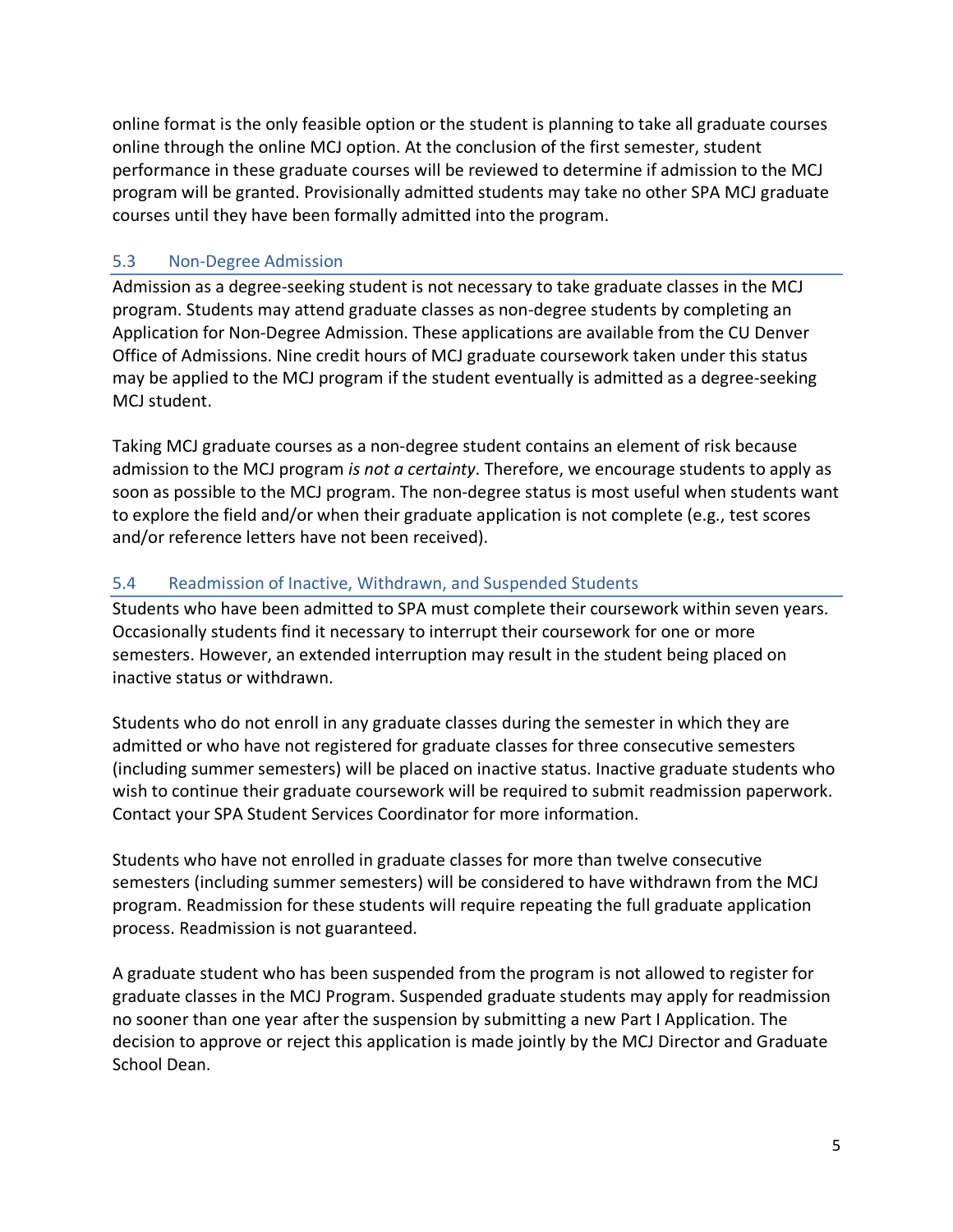## **6. Advising and Student Support**

Advising at the School of Public Affairs (SPA) is the joint responsibility of faculty and Student Services Coordinators. In general, questions about program logistics are best addressed by Student Services Coordinators. International students are advised by the International Coordinator, who also assists them with other issues specific to international students such as visa requirements.

Upon admission to the MCJ program, students should set up a meeting with their Student Services Coordinator. The Student Services Coordinators will assist with registration, understanding program requirements, preliminary degree planning, and selecting a faculty advisor.

Students may request that they be assigned a faculty advisor with particular expertise in a field in which they are interested. In order to secure a faculty advisor, the student is encouraged to review faculty biographies on the SPA website and contact the faculty member about that possibility directly. Students who have declared concentrations or who are enrolled in dual degree programs will be assigned the director of the concentration or dual degree program as their faculty advisor.

## 6.1 Academic Support

SPA graduate students who need academic support are encouraged to reach out to their instructors. Some graduate classes have teaching assistants who are available to tutor students. Additional support is available through SPA, the University, and the University's Writing Center.

## 6.2 Career Resources

SPA is committed to helping students find meaningful work upon graduation. SPA's Alumni Relations and Career Services Specialist is available to provide career counseling, including helping students prepare for the job search and identify potential opportunities. SPA offers many events each year designed to provide networking opportunities with professionals in various fields, and students are encouraged to take advantage of these opportunities.

## **7. Degree and Program Options**

## 7.1 Online MCJ Degree

Graduate students may complete the MCJ degree entirely through online graduate classes, an option which may be attractive for those living outside of the Denver metro area or who require more flexibility in taking graduate courses. Online graduate courses are offered by SPA faculty and lecturers and are identical in rigor and content to graduate courses offered in the traditional classroom format.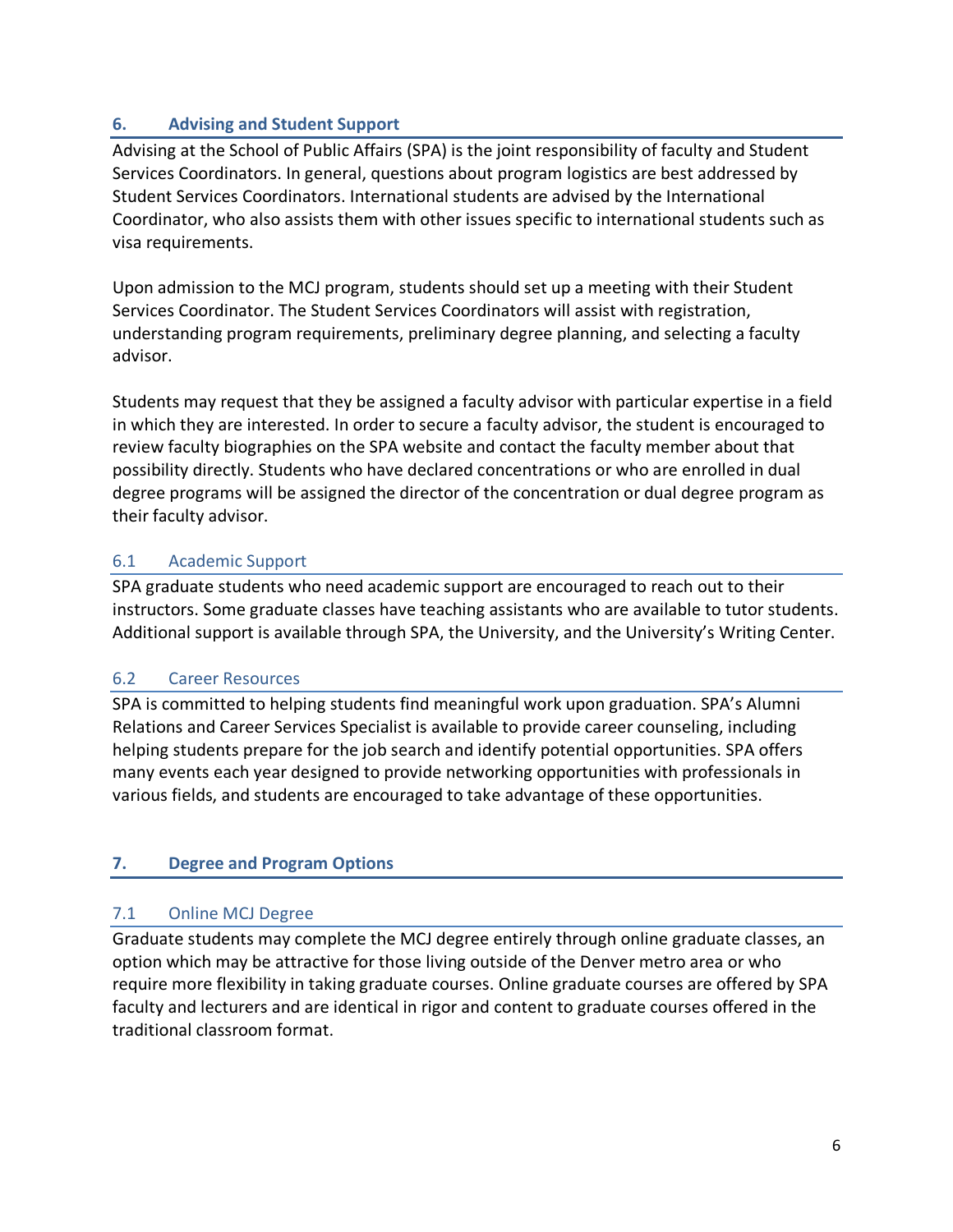## 7.2 Dual Degrees

A dual degree program allows a student to complete two degrees in less time and with less expense than it would take to earn each degree separately. Currently, SPA offers the following dual degree options related to the MCJ degree:

• BACJ/MCJ: This five-year program allows high-performing undergraduates to begin taking graduate-level MCJ graduate classes during their senior year. See the SPA website for more information about this option.

• MCJ/MPA: This program allows a student to earn both a master of criminal justice degree and a master of public administration degree, both through SPA. See the SPA website for more information about this option.

## 7.3 Gender-Based Violence Concentration

The concentration in Gender-Based Violence is a cohort-based program that requires four core concentration graduate courses, which would apply as graduate elective credits for the MCJ degree. Contact the Gender-Based Violence Program Director or visit the SPA website for more information.

## 7.4 Emergency Management and Homeland Security Concentration

The concentration in Emergency Management and Homeland Security requires students to take two core concentration graduate courses from a list of four. The remaining two concentration graduate courses may be selected from a recommended list of graduate courses or with the approval of the director of the concentration. Contact the Emergency Management and Homeland Security concentration director or visit the SPA website for more information.

## 7.5. Disasters, Hazards, and Emergency Management Concentration

The concentration in Disasters, Hazards, and Emergency Management requires students to take two core concentration graduate courses from a list of four. The remaining two concentration graduate courses may be selected from a recommended list of graduate courses or with the approval of the director of the concentration. Contact the Disasters, Hazards, and Emergency Management concentration director or visit the SPA website for more information

## 7.6 Crime Analyst Concentration

The Crime Analyst concentration requires three core concentration graduate courses, which would apply as graduate elective credits for the MCJ degree. Visit the SPA website for more information.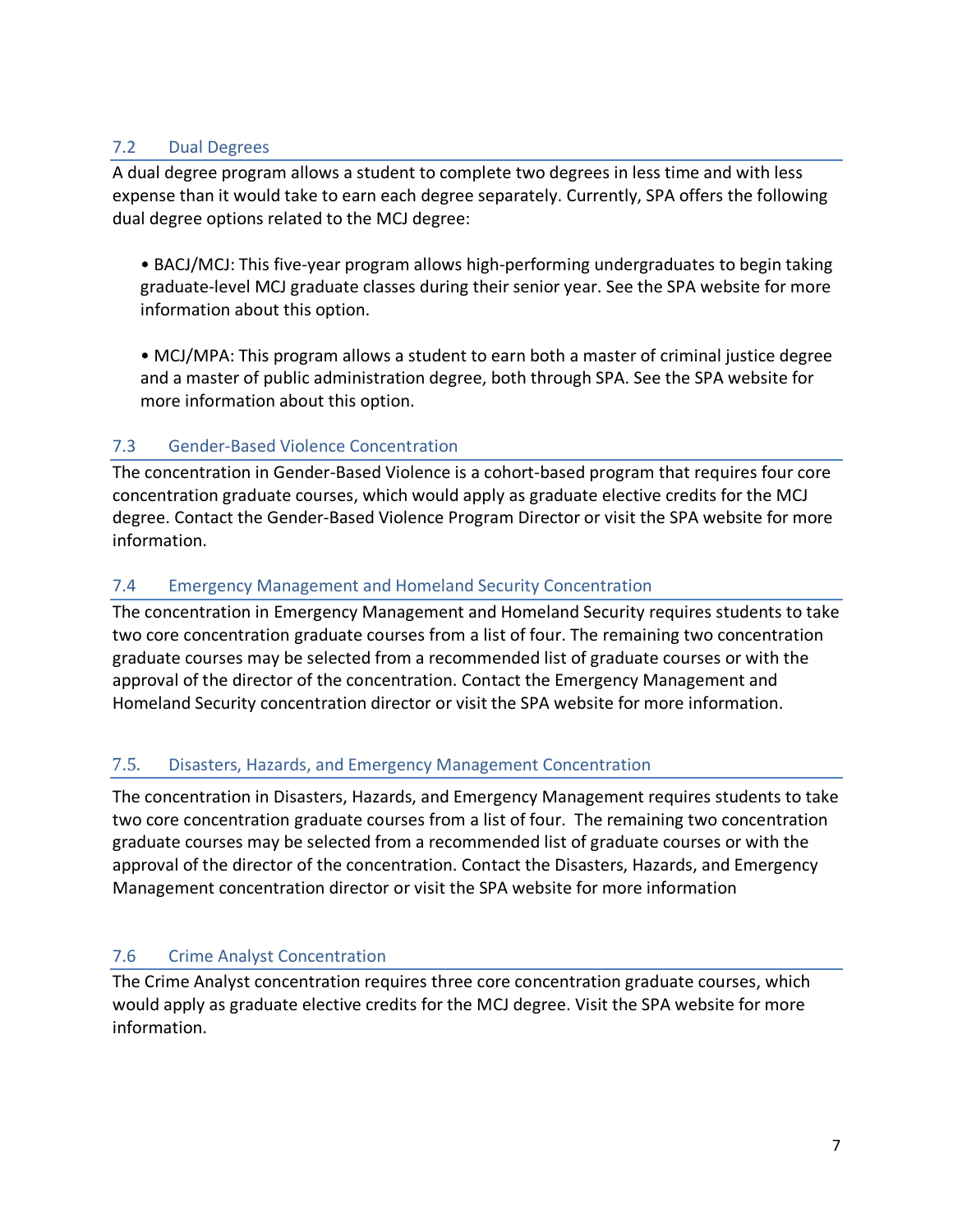## **8. MCJ Degree Requirements**

## 8.1 Course Load

The normal course load for a full-time MCJ student is 6 to 9 graduate credit hours per semester; for financial aid determination, full-time status for MCJ graduate students is 5 graduate credit hours per semester. A student who is employed full-time is *strongly* advised not to carry more than 6 graduate semester hours in the MCJ program. Students who wish to carry a graduate course load above 9 hours per semester must consult their advisor and/or student service coordinator.

## 8.2 General Requirements

The minimum requirements for the MCJ degree are as follows:

- 1. Completion of a minimum of 36 semester hours of graduate work with a grade point average of B (3.0) or better. The 36 graduate credit hours includes 6 required MCJ graduate courses and 6 elective graduate courses.
- 2. Students must receive a grade of B- or better in all graduate courses. Grades below B- (2.7) are not accepted for credit toward MCJ degree requirements (see Graduate School Rules Section 6). However, all earned grades are applied to the student's grade point average.
- 3. Pre-service students (those who have not had the equivalent of at least one year of professional practical experience in the field of criminal justice) must take 3 semester graduate credit hours of field study by enrolling in CRJU 6910: Field Study in Criminal Justice.

## 8.3 Time Requirements

Although the MCJ program requires intensive commitment, it does not require full-time study. All graduate MCJ core courses are offered either online or in person during late afternoon or evening hours each spring and fall semester. MCJ electives may be offered in the summer in either online or in-person format. Summer scheduling – number of courses and mode of instruction – is dependent on student demand. Students should expect to complete the MCJ graduate degree in no less than one and no more than seven calendar years (the average is about two and one-half years).

With the approval of the MCJ Director, students who are making steady progress toward the graduate degree may be allowed to extend the seven-year limit by one or two additional semesters. Such approval should be sought as far as possible in advance of the student's planned graduation date. Approval is not guaranteed.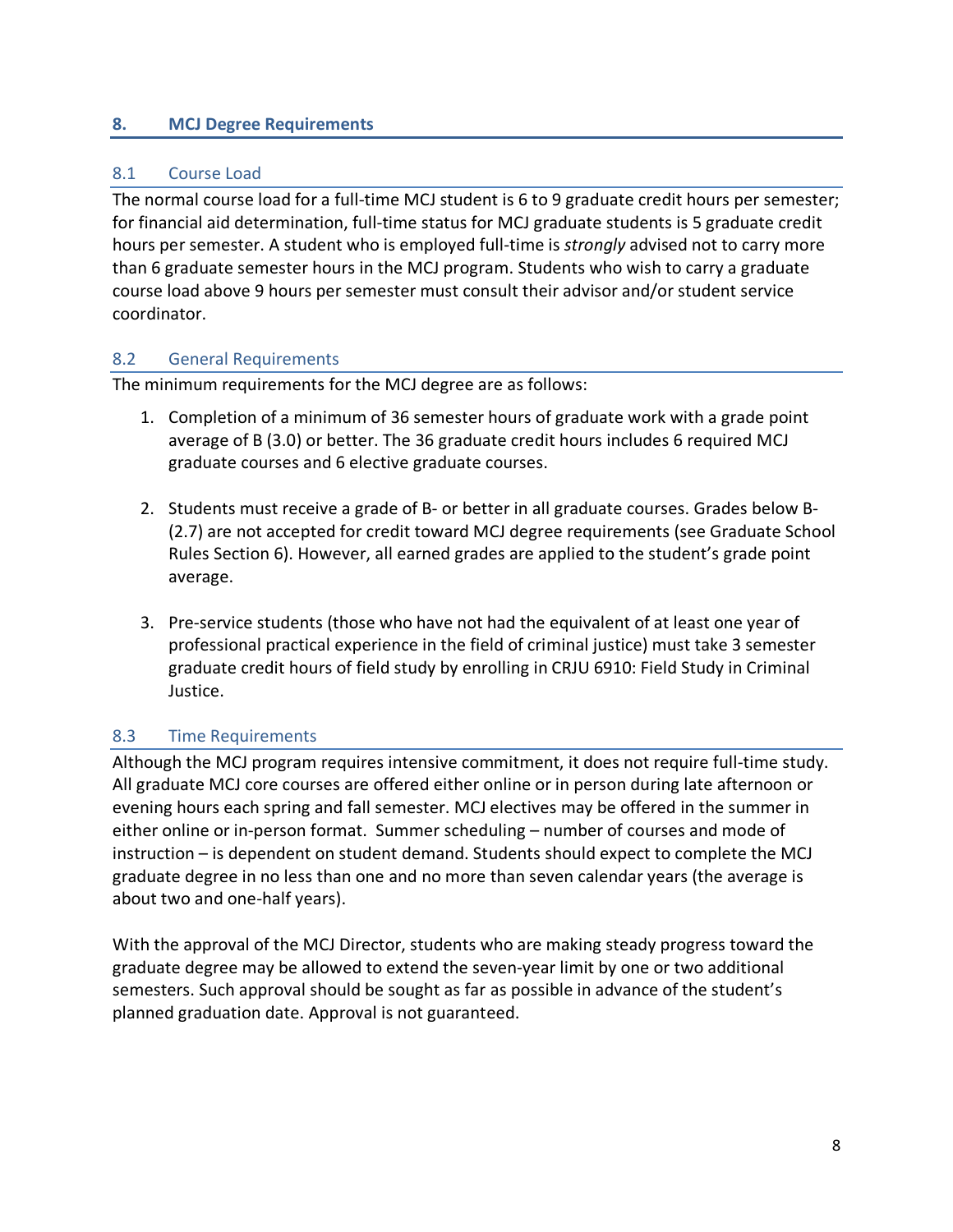#### **8.4 Coursework Requirements**

#### Core Graduate Courses and CRJU 5361 Capstone Seminar

All MCJ students must complete the following six required MCJ core graduate courses, representing 18 credit hours:

CRJU 5001 CJ Systems, Policies & Practices CRJU 5002 Criminological Theory CRJU 5003 Research Methods CRJU 5004 Statistics CRJU 5005 Law & Society CRJU 5361 Capstone OR CRJU 6950 Master's Thesis

Graduate course descriptions can be found in the graduate course catalog. Students must earn a B- or better in all graduate courses. Students who receive a lower grade may retake the graduate class once; students who fail to receive a B- or better the second time will be dismissed from the MCJ program.

All MCJ students, except those pursuing the thesis option, are required to complete CRJU 5361: Capstone Seminar. The graduate MCJ Capstone Seminar is taken during the last semester of the student's MCJ degree program. All core graduate courses should be completed before the Capstone Seminar is taken. The graduate Capstone Seminar cannot be taken during the summer semester.

For their graduate capstone projects, students work with a client in a public, private, or nonprofit agency to identify a problem and, using knowledge and skills gained in the program, carry out a project resulting in a final paper and oral presentation. Capstone projects take many different forms, including statistical analysis, business plans, marketing plans, surveys and interviews, salary studies, etc. All students in the Capstone Seminar are required to pose a research question and propose an appropriate research methodology. Capstone topics, research questions, and methods must approved by the Capstone Seminar professor. The course provides students with an opportunity to integrate what they have learned in graduate school and apply this knowledge and skills in the field. Further, capstone projects allow faculty to evaluate students' ability to perform research and work with clients.

All students who will be taking the Capstone Seminar are required to attend a capstone orientation session in the semester before enrolling. Contact your Student Services Coordinator for more information.

#### Elective Graduate Courses

Students must complete a minimum of six elective graduate courses (18 semester graduate hours) in graduate CRJU courses. Students should discuss graduate elective options with their Student Services Coordinator. All elective graduate courses are three credit hours. Please consult the University of Colorado Denver Catalog for a complete description of elective graduate courses: http://catalog.ucdenver.edu/index.php. Given that internet links can change over time, please be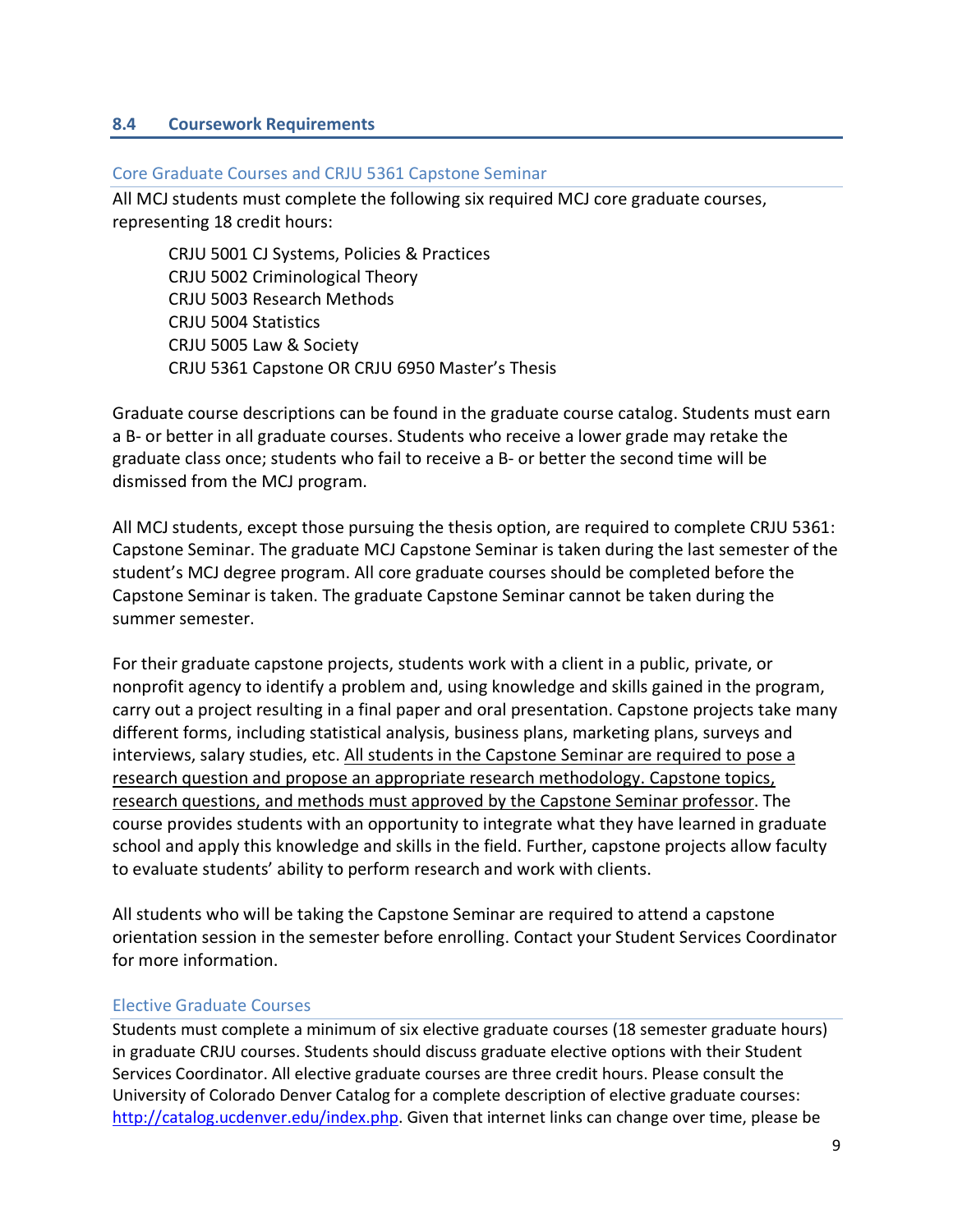sure this link has directed you to the "Graduate Course Catalogue." Elective graduate courses must be taken from graduate courses within CRJU 5006-6600 (but see below).

#### Other Elective Graduate Courses

With *pre-approval* of the MCJ Director, a student may apply up to nine semester graduate credit hours of non-criminal justice course work at the 5000 or greater level toward the MCJ degree. Students may take these 5000 or greater level elective courses in SPA's MPA program or other schools and colleges within the University of Colorado system or at other accredited universities and colleges.

#### Transfer Credits

Students who have taken graduate-level criminal justice coursework at institutions other than the University of Colorado Denver may be able to transfer some portion of that graduate work into the CU Denver SPA MCJ program. A maximum of **nine graduate level semester hours** may be transferred. Transfer of credits is not guaranteed.

Students should request transfer of graduate credits immediately after successfully completing one semester of MCJ graduate coursework as a regularly admitted MCJ degree-seeking graduate student. In order to request a transfer of graduate credit, students need to complete the Transfer of Credit Form available through the Graduate School and attach official transcripts to the form. Following a review of this form, the Student Services Coordinator will notify the student of acceptance or rejection of his/her transfer of credit request.

## Independent Study

Students who are interested in pursuing a specific line of study or inquiry that is not covered in regular course offerings may elect to establish a program of graduate independent study with one of the faculty. The student first needs to consider the area of study she/he would like to pursue and discuss the topic with a willing faculty supervisor. The student and faculty member will then develop a course of graduate-level study that meets the requirements of the University of Colorado Denver, SPA, and the needs of the student. The student must then complete a CU Denver Special Processing Form (available from the SPA office) and request approval by the supervising faculty member. The form must be submitted and approved by the posted add/drop period. Upon completing this process, the student will be registered for CRJU 6840 Independent Study.

Independent study graduate courses are subject to the following conditions. Participating students must be fully admitted to the MCJ program. Students must have completed a minimum of 12 semester graduate-level credit hours in criminal justice coursework with a cumulative GPA of at least 3.0. The graduate credit hours for any one independent study course may vary from one to three for a semester; the exact graduate credit hours are determined by the faculty supervisor and will be commensurate with the degree of complexity and difficulty of the project. No more than six graduate credit hours of Independent Study may be applied toward the MCJ degree.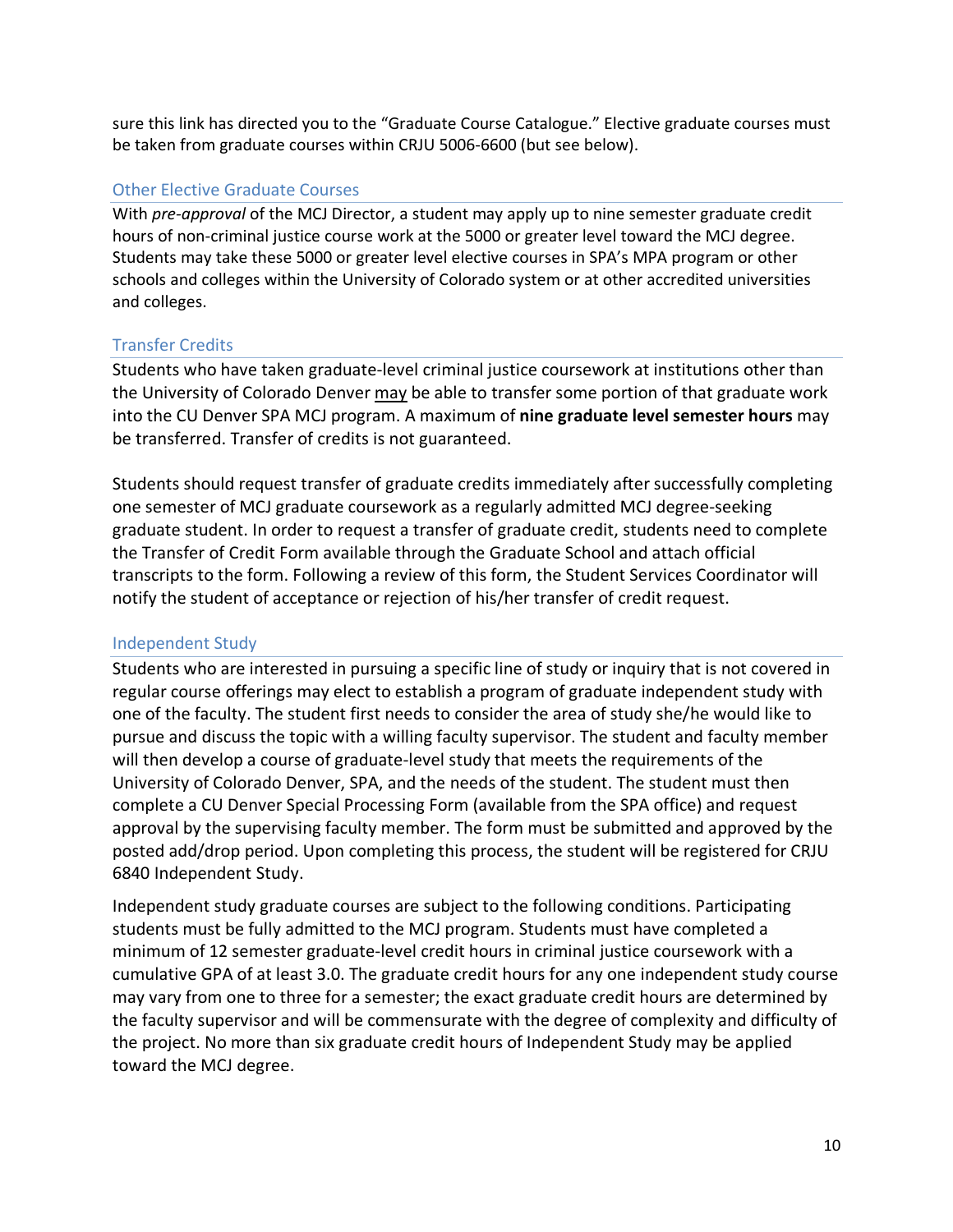#### Internship

Students who have not had the equivalent of at least one year of professional experience in the field of criminal justice following the awarding of a Bachelor's degree are required to enroll in Field Study in Criminal Justice (CRJU 6910).

Students who must complete an Internship will work part-time or full-time as interns for local, state, or federal criminal justice or juvenile justice agencies. The internships may be paid or unpaid, depending upon the agency involved. The objectives of the internship are:

- (a) to expose MCJ students to challenging career opportunities that exist in the criminal justice system;
- (b) to enable criminal justice agencies and organizations to attract highly-skilled MCJ students to government, thereby improving the overall quality of the criminal justice system;
- (c) to provide pre-service MCJ students with practical work experiences that allow them to link classroom training with praxis in the criminal justice system; and
- (d) to enhance MCJ students' experiences in a way that allows them to make informed career decisions.

## Internship Requirements and Procedures

In their internships, students must meet the requirements of their employing agency as well as those of the School of Public Affairs and the Graduate School. The requirements of the employer are established through written agreement before any work is begun. The work period can be for an academic semester or during the summer. Work schedules are arranged with the student's employing agency.

In addition to performing work for the internship supervisor, students must submit a final written paper describing the nature of the field experience, how they used the knowledge and skills gained through their coursework, and the knowledge and skills they gained in the internship. Portions of this paper should compare and contrast learning in the organization with learning from the scholarly literature and classroom instruction. The field study instructor will provide a course syllabus including further details about the paper and give the final grade for the paper and the internship.

Internships are administered through the university's Experiential Learning Center, and student should contact the ELC prior to searching for an internship. Criminal justice internship opportunities are often available on the university's Handshake system. Alternatively, students may initiate contact with agencies to inquire about available internship opportunities. SPA's Career Services Specialist and the ELC advisor can help with this search, and SPA faculty can also suggest opportunities. Students are responsible for identifying potential internships, contacting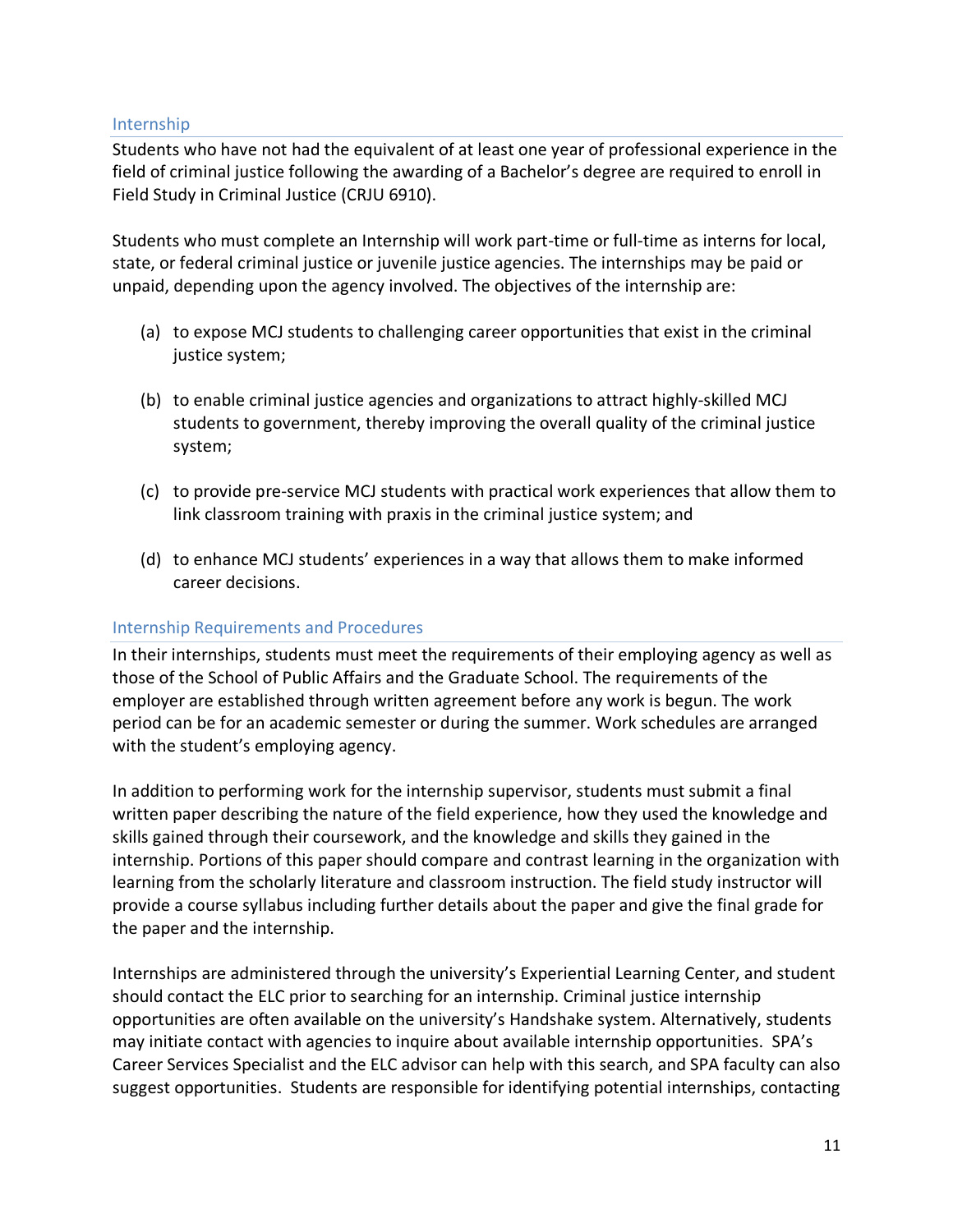the agencies and arranging for interviews. The ELC and SPA are able to help facilitate this process, but the final responsibility lies with the student.

When the student has established an internship relationship with an agency or organization, the student and the internship supervisor will develop a learning agreement outlining the agreement between the organization and the student and the tasks in which the intern will be involved. The internship course instructor must approve the agreement before the student begins work. The ELC will assist with this paperwork.

Upon completion of the internship course, both the employer and the student will complete an evaluation of the internship experience. Required forms and other internship information are available from the ELC. All products required by the internship must be submitted to the course instructor.

## Request to Waive Internship Requirement

The Director of the MCJ program examines each student's application to the program and determines whether an internship is appropriate or should be waived, and students are notified of this decision in their admission letter. Students who believe vital experiences have been overlooked may ask the MCJ Director to reconsider the decision by submitting a Request to Waive the Internship Requirement form, available from the SPA office or the SPA website.

Some graduate students who are initially required to take the graduate internship later obtain employment that would merit a waiver while still a student in the MCJ program. In such circumstances, the student can apply for a waiver of the internship requirement.

## 8.5 Thesis Option

The thesis option is available to MCJ students interested in undertaking a research project, pursuing careers in research, or entering a PhD program. Students must select a thesis advisor from the faculty to oversee their work. A thesis may be completed in one semester, but often requires a two-semester, six-credit hour time frame. The student conducts a comprehensive review of the theoretical and research literature in the subject area of their thesis and collects original data or analyzes existing data in new ways.

Minimum eligibility requirements for pursuing a thesis include:

- 1. Successful completion of all core graduate courses;
- 2. Overall GPA of 3.50 in the MCJ program and permission of faculty advisor;
- 3. Preliminary identification of a thesis topic or area of interest; and
- 4. Agreement of two SPA faculty members to serve on the thesis committee (one as Thesis Advisor).

A student wishing to undertake the thesis option applies formally through her/his faculty academic advisor to establish eligibility with respect to the above criteria and identify appropriate faculty members to serve on the thesis committee. The thesis committee consists of a major advisor who is a full-time SPA faculty member and two other full-time SPA faculty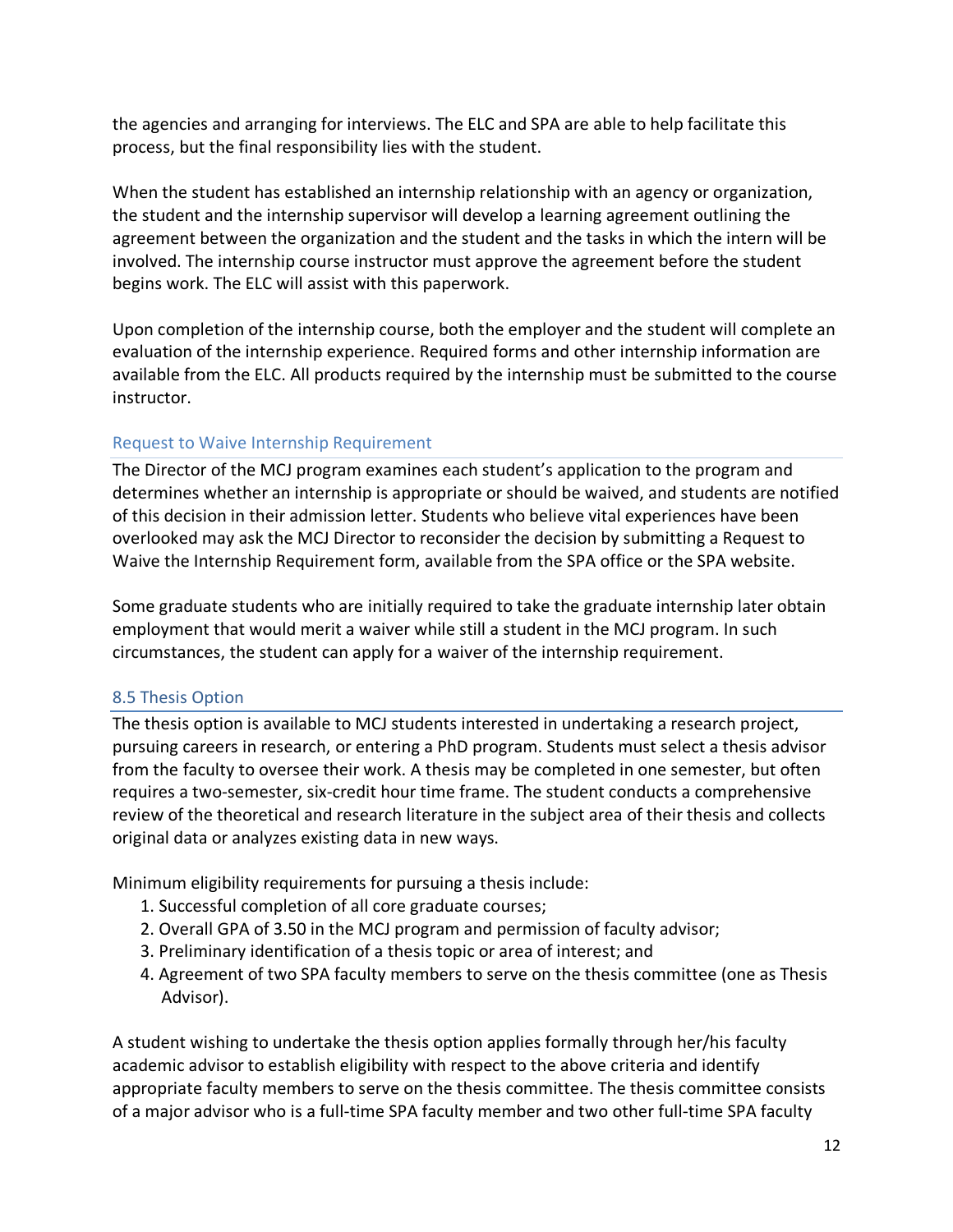members. The student may seek program permission to substitute an external expert in the subject area of the thesis for the third full-time SPA faculty member. This person may be from the community or another school or department. Adjunct SPA faculty members and full- or part-time faculty members in other academic units are eligible.

#### Thesis Process

Eligible graduate students will be expected to follow a prescribed process in completing the requirements of the thesis option. An overview of the process is provided below.

Before the MCJ student will be allowed to enroll for thesis credit, the thesis committee must formally approve a written thesis prospectus or proposal, which includes a thesis plan, a preliminary literature review, problem statement, and a timetable for completion. Upon approval of the prospectus, the student will be allowed to enroll in CRJU 6950: Master's Thesis. The grade "In Progress" (IP) will be awarded until the thesis has been completed and approved. During this time, the student will work with the thesis committee in pursuing the thesis plan.

The thesis document will be prepared in accordance with "Style and Policy Manual for Theses and Dissertations," available from the SPA Student Coordinators and CU Denver Graduate School.

## **9. Financial Assistance**

Financial assistance is available to support students who would are unable to attend SPA without aid. The primary source of information about student financial assistance is the University's Financial Aid Office. Students interested in learning about available scholarships should contact the Scholarship Resource Office at CU Denver. ScholarLynx is an online database listing scholarships available at CU Denver, including a number of scholarships available to SPA students.

A limited number of graduate research and teaching assistantships are also available, depending on faculty and staff need. Your Student Services Coordinator can help you apply for these opportunities.

SPA provides scholarships for a limited number of entering students who have served in the Peace Corps, City Year, and AmeriCorps. For information about these programs, visit the SPA website or contact the Recruiting and Admissions Coordinator.

#### **10. Graduation**

Graduate students who have completed all requirements for the MCJ degree can apply for candidacy and graduation in the fall, spring, or summer semesters. (Students who graduate in the summer may participate in graduation ceremonies in the fall. No ceremonies are held in the summer.)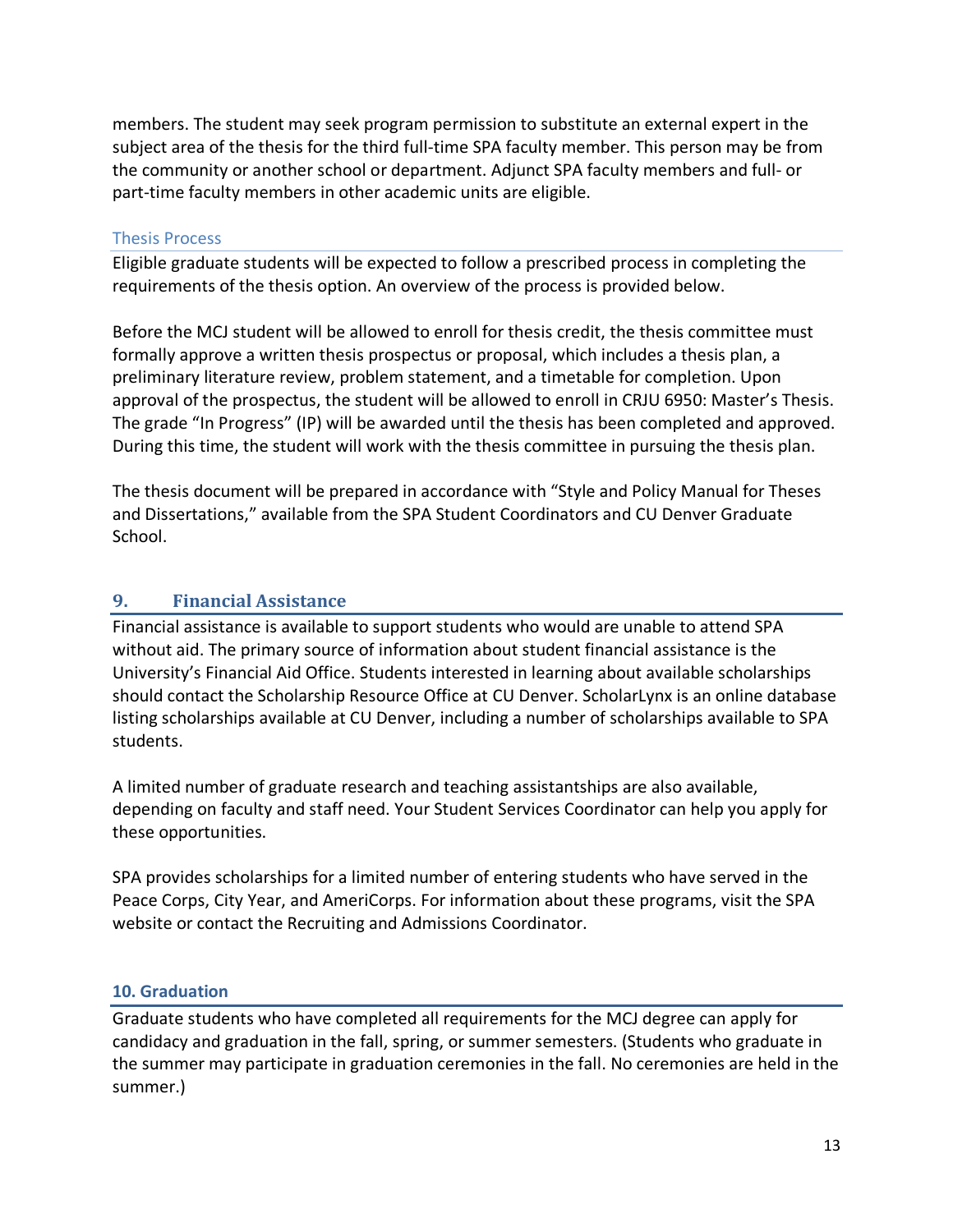In order to graduate, graduate students must submit graduate paperwork to SPA as directed by their Student Services Coordinator. In addition, students are required to notify the Registrar's Office of their intent to graduate by completing the Apply for Graduation form in the CU Denver Access portal.

Students who have completed the required paperwork and are on the graduation list but find themselves unable to complete program requirements before graduation should notify the SPA office as quickly as possible. Any questions regarding graduation procedures should be directed to the Student Service Coordinators.

## **11. Academic Policies**

## 11.1 Grading Scale

Grades assigned in SPA graduate courses (except thesis) are based on an *A* to *F* scale, with each letter grade representing the following standard narrative description:

- A = Excellent performance in all aspects of the work of the graduate course; significant intellectual contributions to class based on assigned reading and personal background. (*A* = 4.0 grade points; *A-* = 3.7 grade points)
- B = Excellent performance in some aspects of the work of the graduate course, good performance in other aspects; ability to make contributions on the basis of reading and personal background. (*B+* = 3.3 grade points; *B* = 3.0 grade points; *B-* = 2.7 grade points)
- C = Good performance in some aspects of the work of the graduate course, but below the standard expected of graduate students in other aspects; identifiable weaknesses in comprehension of some of the assigned reading material. (*C+* = 2.3 grade points; *C* = 2.0 grade points; *C-* = 1.7 grade points)
- D = Substandard performance in all aspects of the work of the graduate course; inadequate comprehension of assigned reading material. (*D+* = 1.3 grade points; *D* = 1.0 grade point; *D-* = 0.7 grade point)
- F = Level of performance demonstrably below that expected of a graduate student; little or no indication, based on performance, that the student can succeed in a graduate program. (*F* = 0.0 grade points)

## 11.2 Probation/Suspension

The calculation of cumulative graduate GPA shall be based on all graduate coursework applied to the MCJ degree, including graduate courses taken as a non-degree student. (Note: Graduate courses taken in non-degree status are not included in the overall calculation of GPA on the official transcript, but are included in the overall calculation of GPA within SPA for graduation purposes.)

A graduate student who fails to maintain an overall "B" (3.0) grade-point average will be placed on academic probation.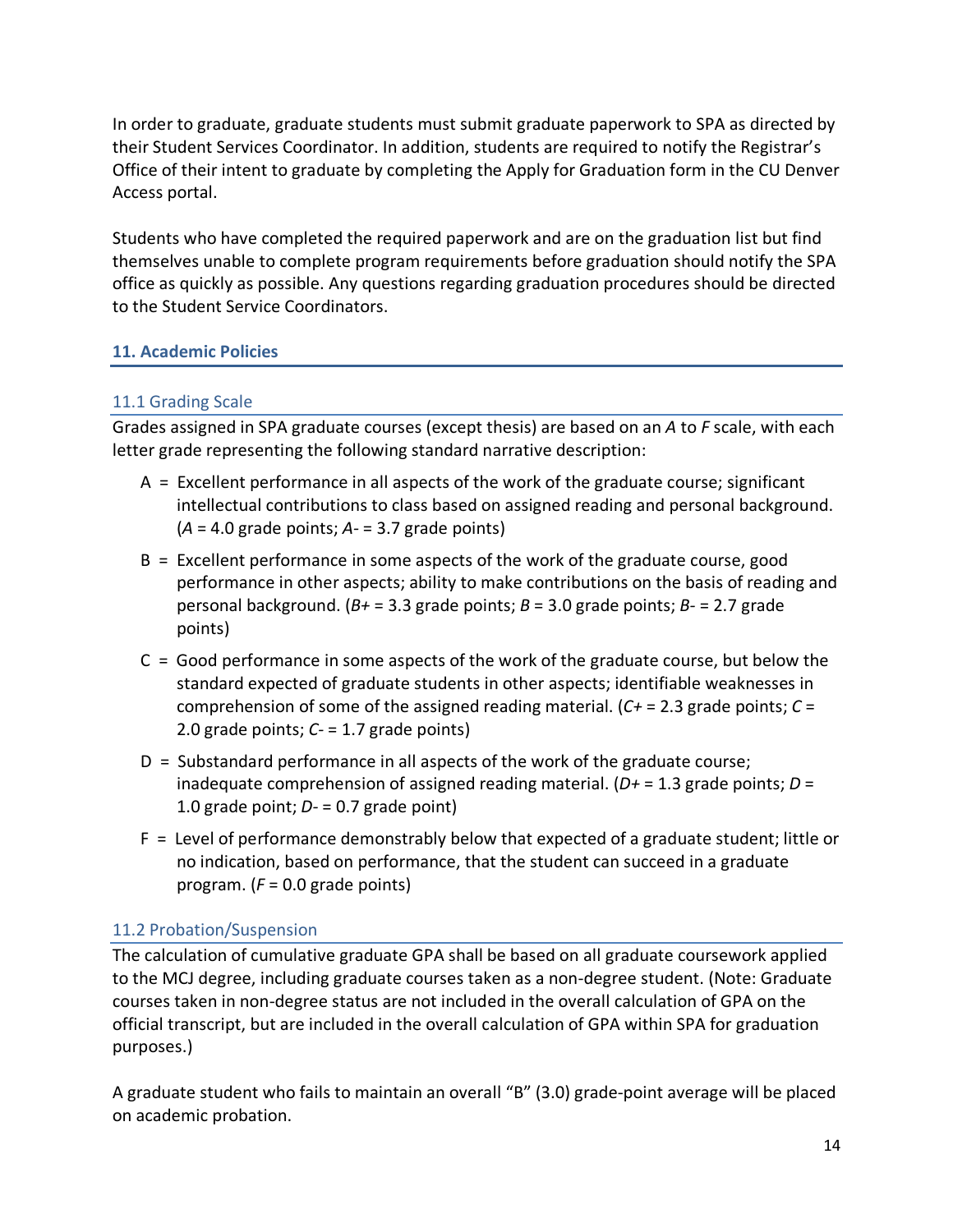Probationary status shall not be allowed to extend beyond two semesters (including summer session) during which the graduate student is enrolled. Failure on the part of the graduate student to remove himself/herself from probation by achieving an overall GPA of at least 3.0 during this time interval will result in automatic suspension from SPA. Students may appeal this decision. A suspended graduate student is eligible to apply for readmission after one year. The decision to approve or reject this application is made jointly by the MCJ director and Graduate School Dean.

#### 11.3 Course Completion Policies

#### Retaking Graduate courses

An MCJ graduate student may retake no more than two graduate courses during the course of the MCJ degree program, regardless of whether the need for a retake resulted from a low grade, an incomplete, or a course withdrawal. Discretion is considered by the MCJ Director for exceptional, documented circumstances (e.g., military deployment, major medical emergency).

A graduate student who receives a letter grade that is too low to qualify for graduate credit may retake the graduate course once. Both grades will be used to calculate the student's overall graduate GPA. To retake a graduate course, the student must re-enroll and pay tuition and fees.

#### Incomplete Grades

An "Incomplete" may be granted when the student has successfully completed 75 percent or more of the graduate course and is prevented from completing the graduate class by extenuating circumstances. The course instructor has sole discretion as to whether or not to grant an "Incomplete." Students in online graduate courses will not have access to the course shell after the ending date of the course, so incompletes may not be available in these courses.

If the course instructor grants an Incomplete, the student must complete the remaining graduate coursework within one year and complete an "Incomplete Contract." Once the graduate coursework is completed, the instructor will change the incomplete grade to a letter grade. The Incomplete notation will appear along with the final grade on the student's transcript. If the coursework is not completed within a year, the Incomplete will automatically change to an F unless the student and the instructor have agreed in writing to an extension.

A student may be granted no more than two Incompletes during the course of the graduate degree program, absent documented exceptional circumstances and approval by the Director of the MCJ program. No Incompletes are granted in capstone graduate courses.

#### **Course Revalidation Policy**

The graduate course revalidation process is required by university policy for graduate courses taken more than seven years ago. To revalidate a graduate course, the student must submit a one-page review of what they learned in the graduate class being revalidated, how the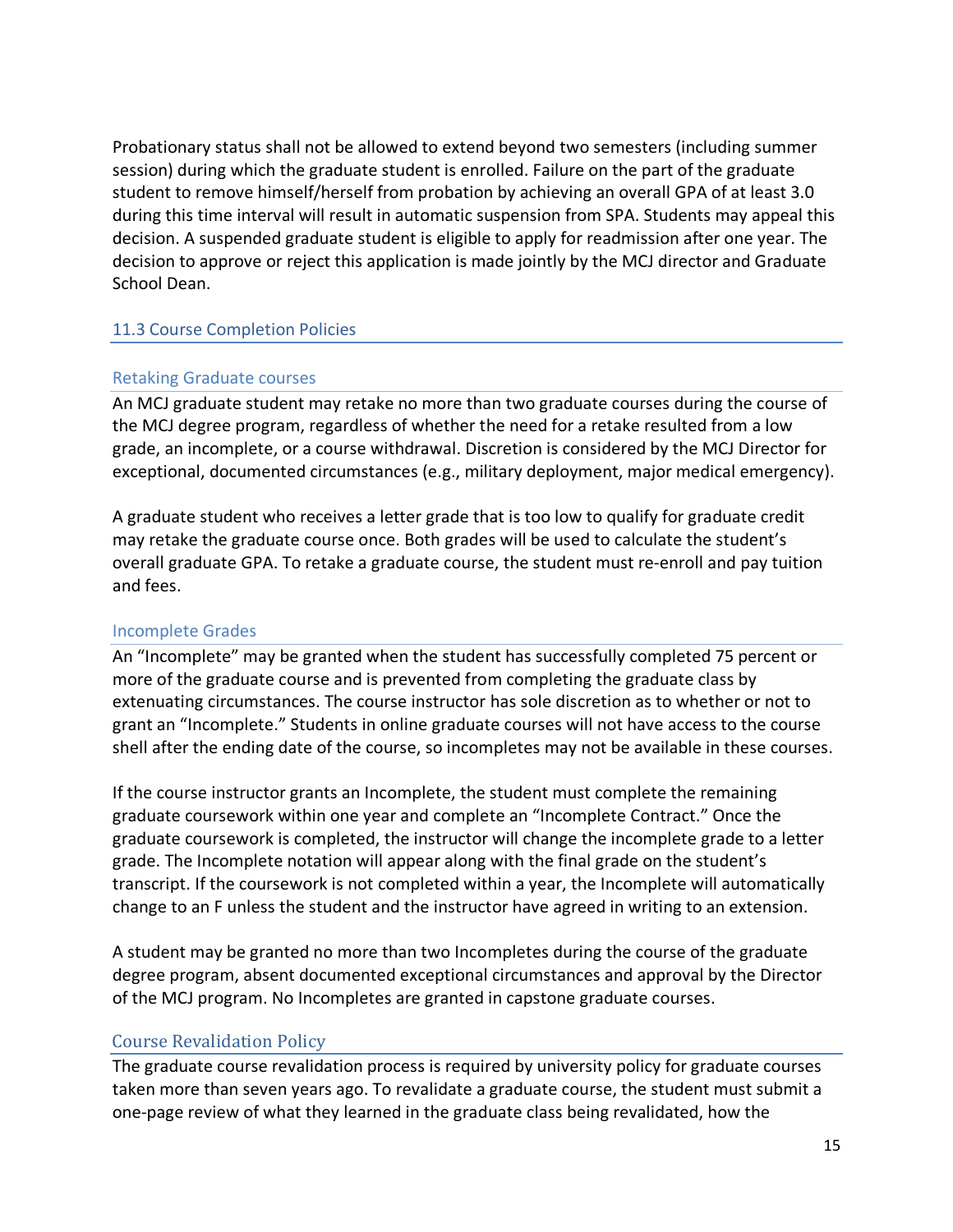coursework will apply (or applies) to the student's profession, and what has changed in the field of criminology and criminal justice since the student took the course (i.e., new literature, findings, issues of interest, etc.). The student must dedicate equal space to each of those three parts of the revalidation document.

The student should submit the forms to your Student Service Coordinator and the Director of the MCJ Program. The documentation submitted by the student for revalidation will be reviewed by the MCJ Program Director, and a meeting between the graduate student and MCJ Program Director (perhaps including other relevant faculty) may be scheduled to discuss relevant subject matter. Following this process, the MCJ Program Director will make a determination about revalidating the course(s) and forward the request to the Graduate School for final approval. Graduate courses not revalidated must be retaken.

## Drops/Withdrawals

Deadlines for dropping a graduate course are set by the Office of the Registrar and posted on the Academic Calendar each semester. Students are responsible for knowing these deadlines. Students can drop a course during the first week of the semester without being assessed full tuition and without having the course appear on their transcript. Graduate students who drop a graduate course after the first week but before census date may drop in the CU Denver Access portal, but a drop charge will apply. Students in intensive format graduate classes must drop prior to the third class meeting to be eligible for a tuition adjustment.

After census date (typically the third Wednesday of the semester), the student may withdraw from the graduate course by submitting a Schedule Adjustment Form with the signature of the instructor. A "W" will appear on the student's transcript.

If the request to withdraw is made after the 10th week of graduate classes, the student must obtain special approval from the MCJ Program Director and the Graduate School Dean by filing a late drop petition and completing the Schedule Adjustment Form. Students will not be allowed to drop after the 10th week of graduate classes simply because they are failing the course; it is the student's responsibility to work with the instructor to determine if the graduate course should be dropped due to failing grades prior to the 10th week of graduate classes. If a withdraw is permitted, a "W" will appear on the student's transcript.

No tuition reimbursements are available for withdrawals made after census date, and students may be required to repay financial aid. Students who believe their circumstances justify an exception to financial obligations may appeal to the University's Tuition Appeals Coordinator.

Students must initiate a drop or withdrawal and follow the appropriate procedures. Students who fail to do this and do not complete the coursework will be issued a letter grade of "F".

A student is allowed to withdraw from no more than two graduate courses during the course of the MCJ degree program, absent documented exceptional circumstances and approval by the MCJ Director.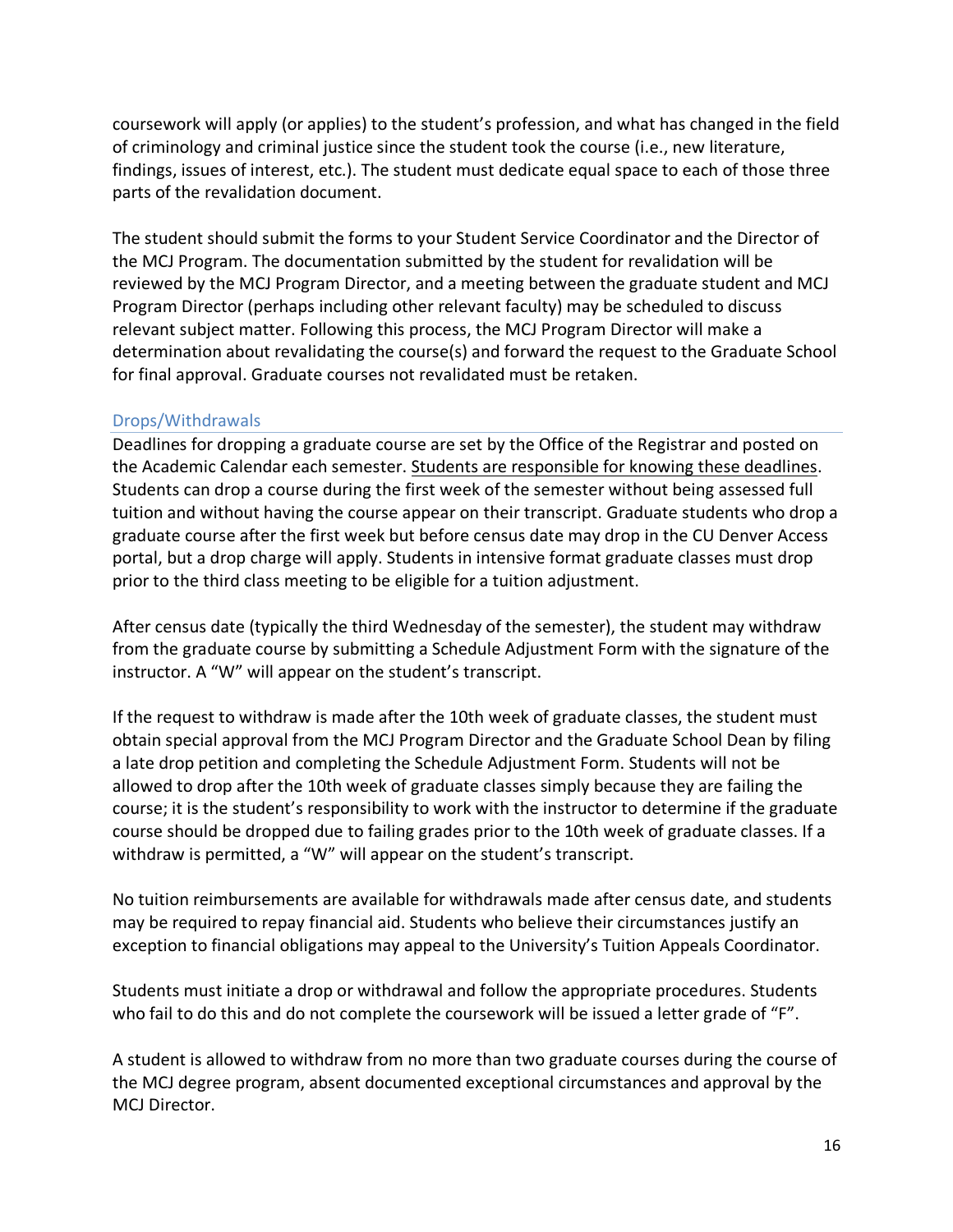#### Grade Changes

Students are not permitted to request grade changes for graduate courses in which they have received a final letter grade (other than an incomplete), except in cases of instructor error or as otherwise warranted through the academic grievance process. A student may not enter into an agreement with an instructor to retroactively change a final letter grade based on work completed by the student after the course has ended.

## **12. Academic Grievance and Appeals Process – Suspension, Termination/Dismissal, or Denial of Progression**

The following Graduate School procedures address student appeals and grievances arising from suspension, termination/dismissal, or denial of progression based on unsatisfactory academic performances.

The intent of the academic appeal procedure is to assure fairness and due process to all involved parties. **Good faith efforts should always be made by students, faculty, and administration to settle all appeals, complaints, and grievances on an informal basis**. These efforts will include conferences between the persons directly involved and others whom these persons believe to be able to help in the situation.

#### **Definitions**

Students may find themselves terminated from a graduate program for a number of reasons. Sometimes the language and policies behind the termination can be confusing. These definitions are provided to shed some light on the nuances between terms.

*Suspension* – Removal of the student from the graduate program for a defined period of time and/or the specification that a student must fulfill certain requirements before re-admission or re-instatement will be considered. While suspended the student is not entitled to attend classes, use University facilities, participate in University activities, or be employed by the University. Special conditions may be stipulated for reinstatement at the conclusion of the period of reinstatement of the period of suspension. The student is not in good standing with the University during the term of the suspension.

*Termination/dismissal* – Terms used synonymously to refer to a student being withdrawn from a graduate program and Graduate School. Official notification is sent to students by email and US mail. Students terminated have the right to appeal their dismissal in writing within one week per this policy. As with a suspension, the student is no longer entitled to attend classes, use University facilities, participate in University activities, or be employed by the University as a student.

*Denial of Progress* – Students failing to meet program progression criteria, with course failures, too many incomplete grades, or some other programmatic issue, would fall into this category. Students in this category may be suspended or terminated/dismissed.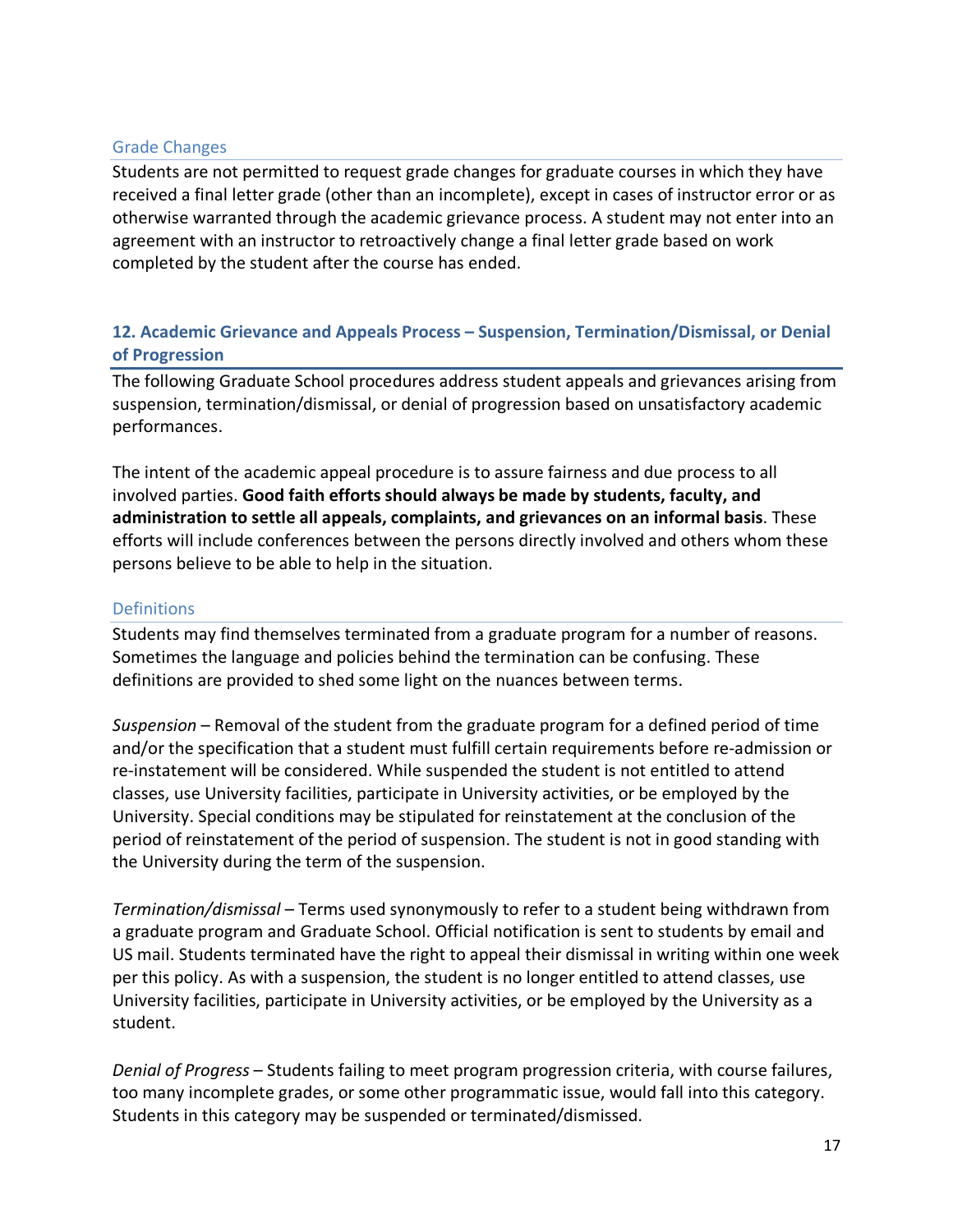Graduate programs have developed programmatic handbooks to assist students through their graduate studies. Students are responsible for following the policies and procedures as outlined in the Graduate School handbooks and rules. Ignorance of the guidelines and procedures will not constitute an affirmative defense in an appeals process.

#### General Procedures

1. The student should be informed in writing by the relevant instructor, faculty committee, Program Director, or administrator (e.g., Dean or Assistant Dean) that he/she is not meeting the academic requirements to continue in the graduate program. Written notices of course failures, unsatisfactory program progress, and intent to request dismissal or suspension from the Graduate School are distributed to the involved student, the student's academic advisor, the Program Director, the program progression's committee (if present), and the Associate Dean of the Graduate School.

2. Should the student disagree with the decision made by the faculty, committee, Program Director, or administrator regarding course failure or intent to terminate progression in the program based on unsatisfactory academic performance, the student should initiate a conference with the involved person(s) to determine if the disagreement can be resolved within 2 weeks.

3. If the results of the first conference are not acceptable to the student, the student informs the involved faculty within 1 week and requests a conference with the involved faculty and Program Director or school administrator. NOTE: This step is required only in situations in which the Program Director and/or school administrator have not already approved or concurred with the initial notice of failure or intent to terminate.

4. If the consensus of the program is still that the student should be terminated/dismissed or suspended, the Program Director or Chairperson notifies the Graduate School Assistant Dean and recommends the student's dismissal or suspension. The email or letter outlines the reason for the dismissal or suspension and steps taken to date. If suspension is recommended, the recommendation also includes specific criteria for term of the suspension and requirements for reinstatement.

5. The Assistant Dean will review the student's academic record and submitted information from the program to ensure the student has received due process. If the student's academic record and/or submitted information support termination/dismissal, the student will be dismissed from the program and the Graduate School. If suspension is recommended and supported by the academic record and submitted information, the student will be suspended per the request. The student will be notified by email and US mail. The program will be notified by email.

#### Written Appeal Procedures

1. Should the student wish to appeal the Assistant Dean's decision, the student should submit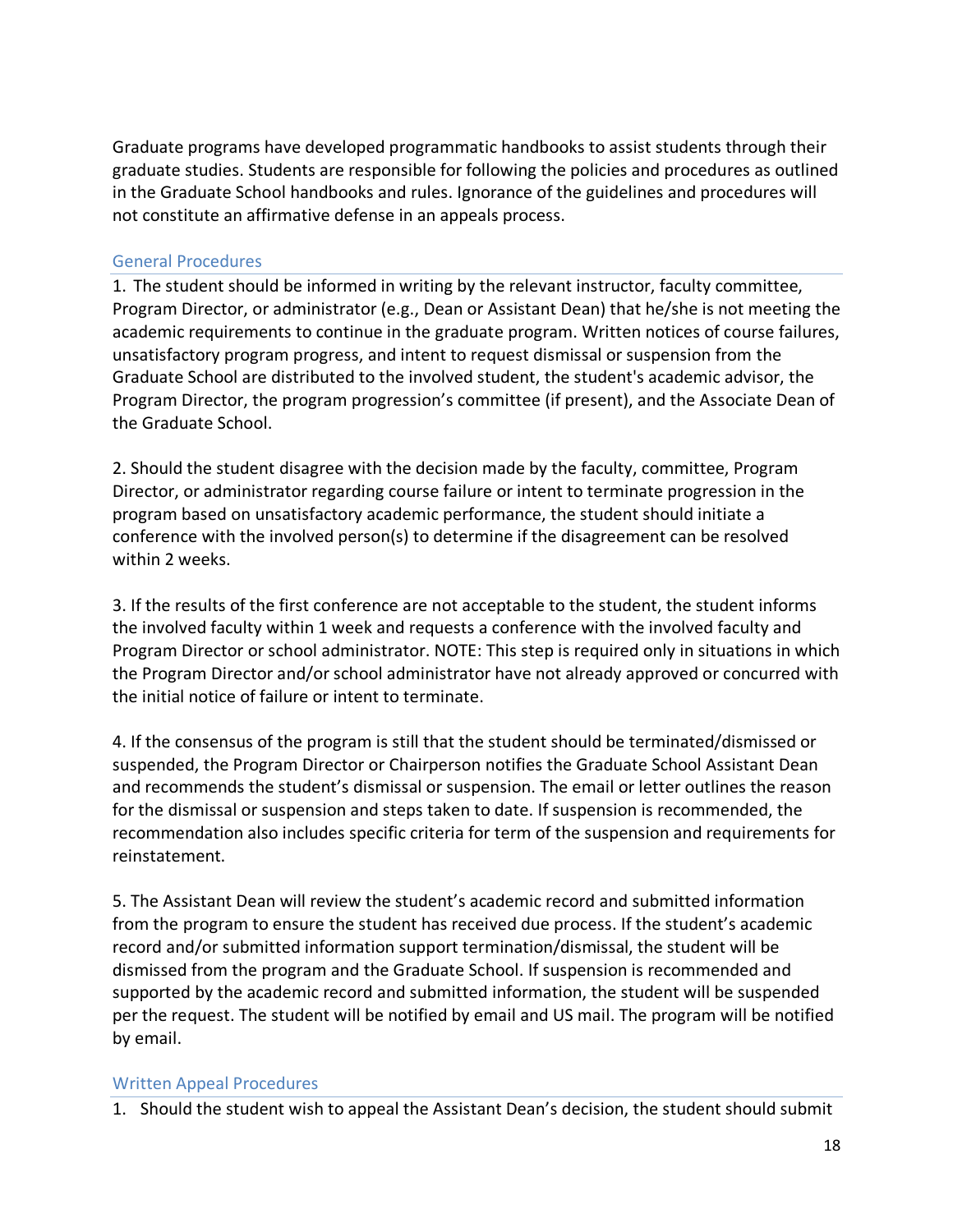a written response to the Dean within one week of receiving the written notice of suspension or termination/dismissal. The appeal should include the reason(s) for the appeal and desired outcome. After submitting written appeal, the student also may request a meeting with the Dean to discuss the situation.

2. The final decision rests with the Dean of the Graduate School. At the Dean's discretion, he/she may discuss the Assistant Dean's decision with the involved faculty and student's program, as well as any other persons affected by the recommended resolutions.

3. The Dean will notify the student of her/his decision by email and certified U.S. mail within 5 working days of submission of the appeal or interview with the student (whichever falls last). The decision of the Dean is final.

4. If the student is suspended, terminated/dismissed, or otherwise unable to continue his or her academic studies either temporarily or permanently because of disciplinary or other action, the Dean shall notify the appropriate CU Registrar of the change in the student's academic status and order the Registrar to suspend the student's registration.

## **13. Academic Grievance and Appeals Process – Other Academic Grievances**

The following procedures address challenges to academic actions or decisions, including but not limited to actions such as an academic grade or evaluation of a student's work in a course, seminar, or other academic forum; unjust treatment by a faculty member in a class; or actions related to dissertation or capstone procedures.

This policy refers to academic grievances within the MCJ program in the School of Public Affairs. The University has established mechanisms for non-academic grievances such as claims of sexual harassment, complaints against university administrative employees, policies, or procedures, interpersonal conflict resolution, and issues relating to student employment. Grievances involving claims of plagiarism or other forms of academic dishonesty are subject to the Graduate School's Discipline policy.

## General Procedures

*1. Informal Resolution.* The student is strongly encouraged to first attempt to informally resolve the grievance through discussion with the faculty member(s) involved. The student may also request that the MCJ Program Director assist with efforts to informally resolve the grievance.

*2. Filing the Grievance.* If the student is unable to resolve the dispute with the faculty member(s), he or she should file a written grievance with the Dean of the School of Public Affairs. Absent unusual circumstances, the grievance should be filed within 30 days after the student learns of the event giving rise to the grievance.

The written grievance may be filed via e-mail or delivered to the Dean. The grievance should clearly state the basis for the complaint and the remedy requested, and should include any